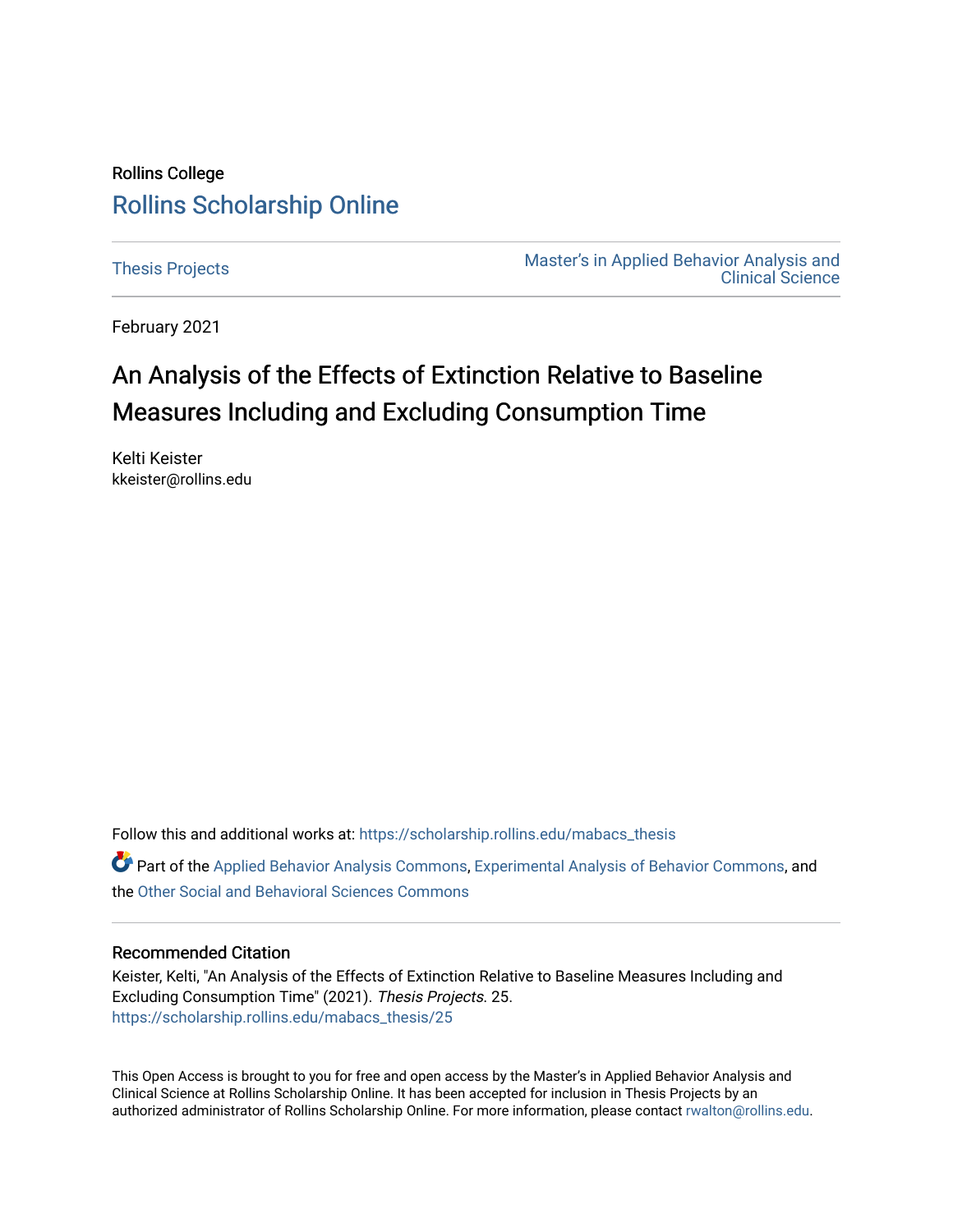**An Analysis of the Effects of Extinction** 

### **Relative to Baseline Measures Including and Excluding Consumption Time**

A Thesis

Kelti Keister

Rollins College

Applied Behavior Analysis and Clinical Science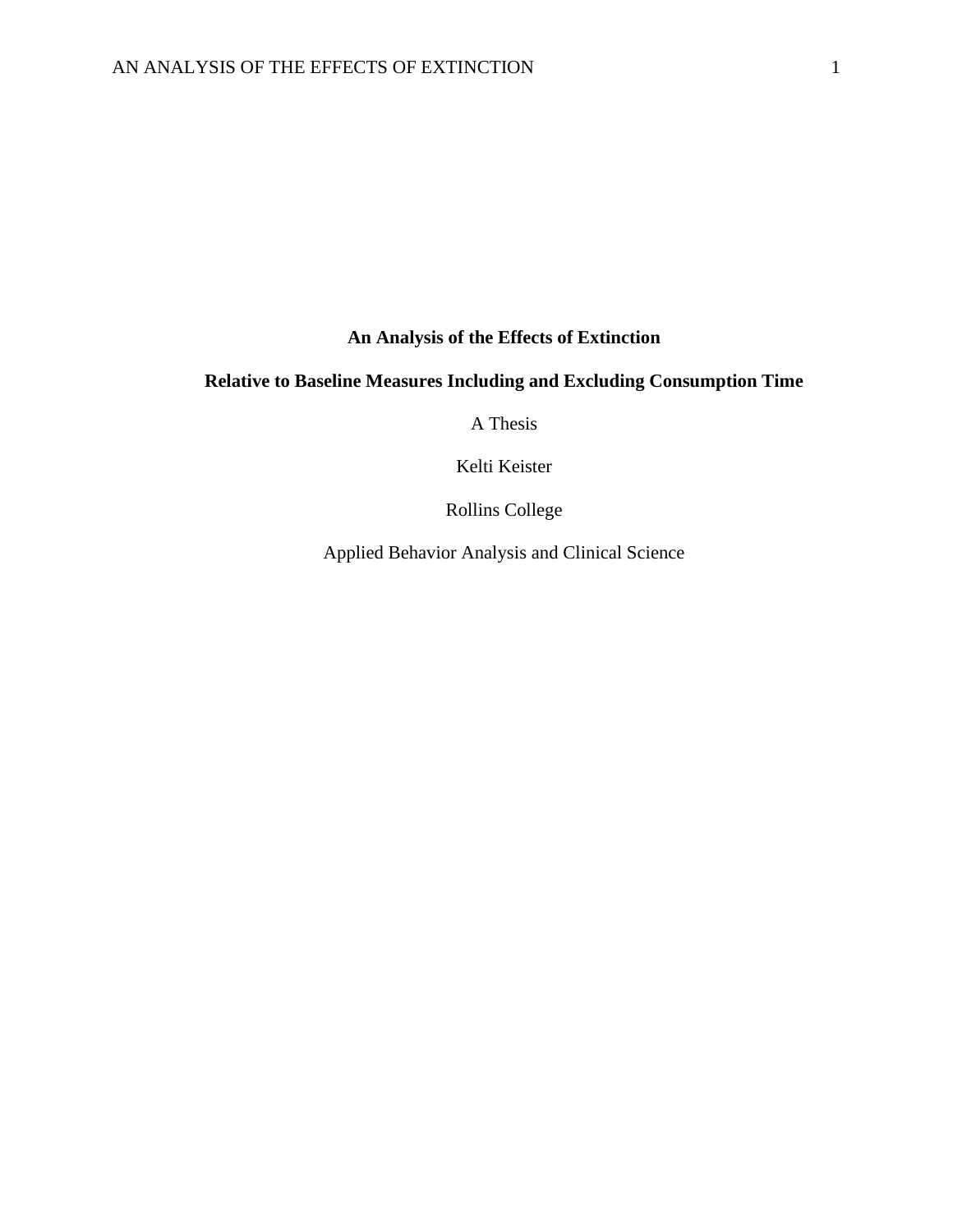#### **Acknowledgements**

I would like to start by thanking my partner, Tyler Harmon, for supporting me while working on this project. Without their consistent and unconditional support, I would not have been able to focus on developing and completing my thesis. Next, I would like to thank my father, Bryant Keister, for always being available to talk when this project became overwhelming and helping me focus on the bigger picture when I needed it. I would also like to thank my friends, Gabby Moore and Julia Truman, for loving me even though I was physically and mentally absent during this time. Thank you to my mentors, Nicole Forbes, Erin Lopater, and Luz Cabrera, for encouraging me and believing in me when I did not. And finally, I would like to thank Dr. Stephanie Kincaid and Dr. Rachelle Yankelevitz for their wisdom and guidance. You all made it easier to feel connected and loved during a time where distance and isolation were all too prevalent. Thank you again.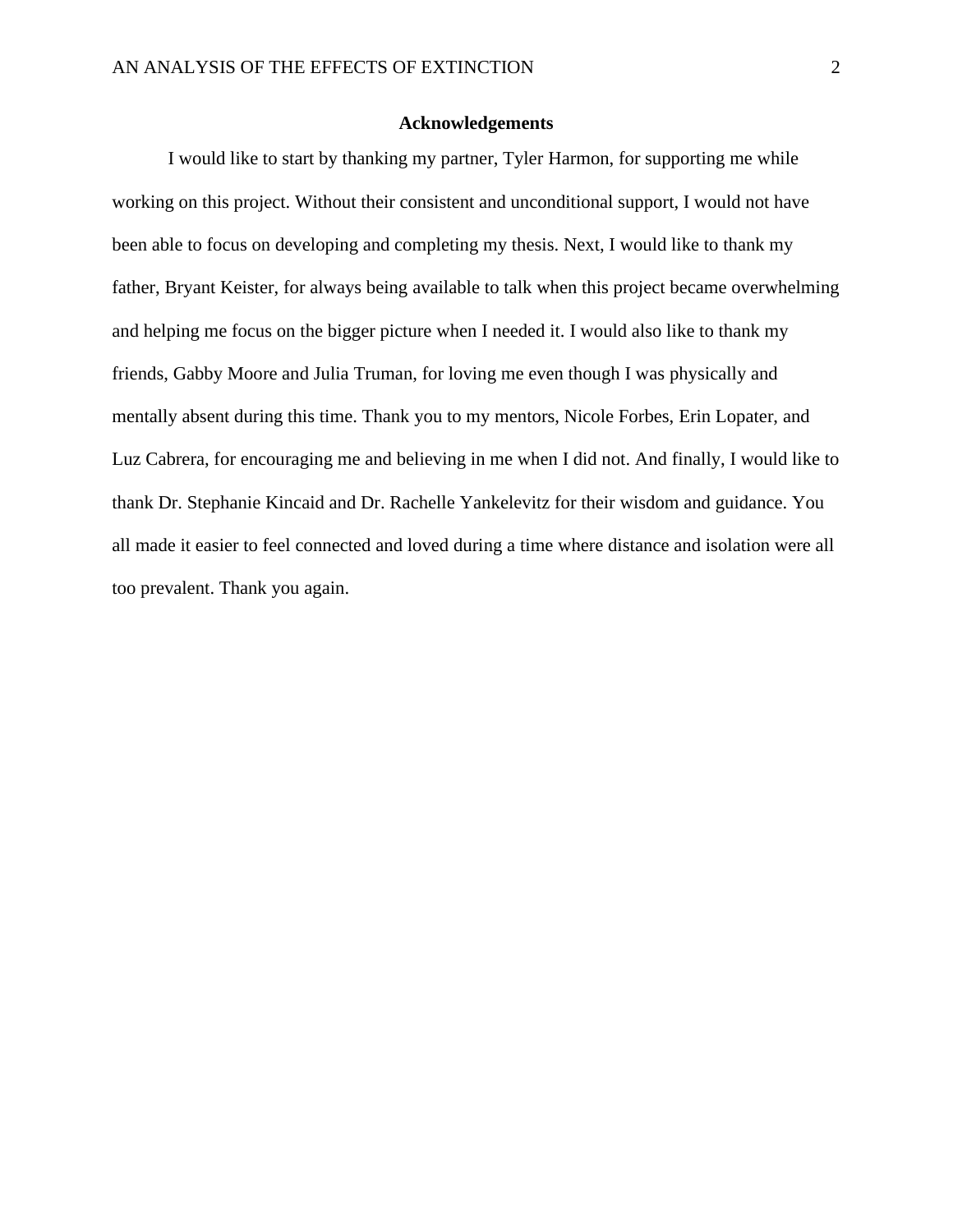### **Table of Contents**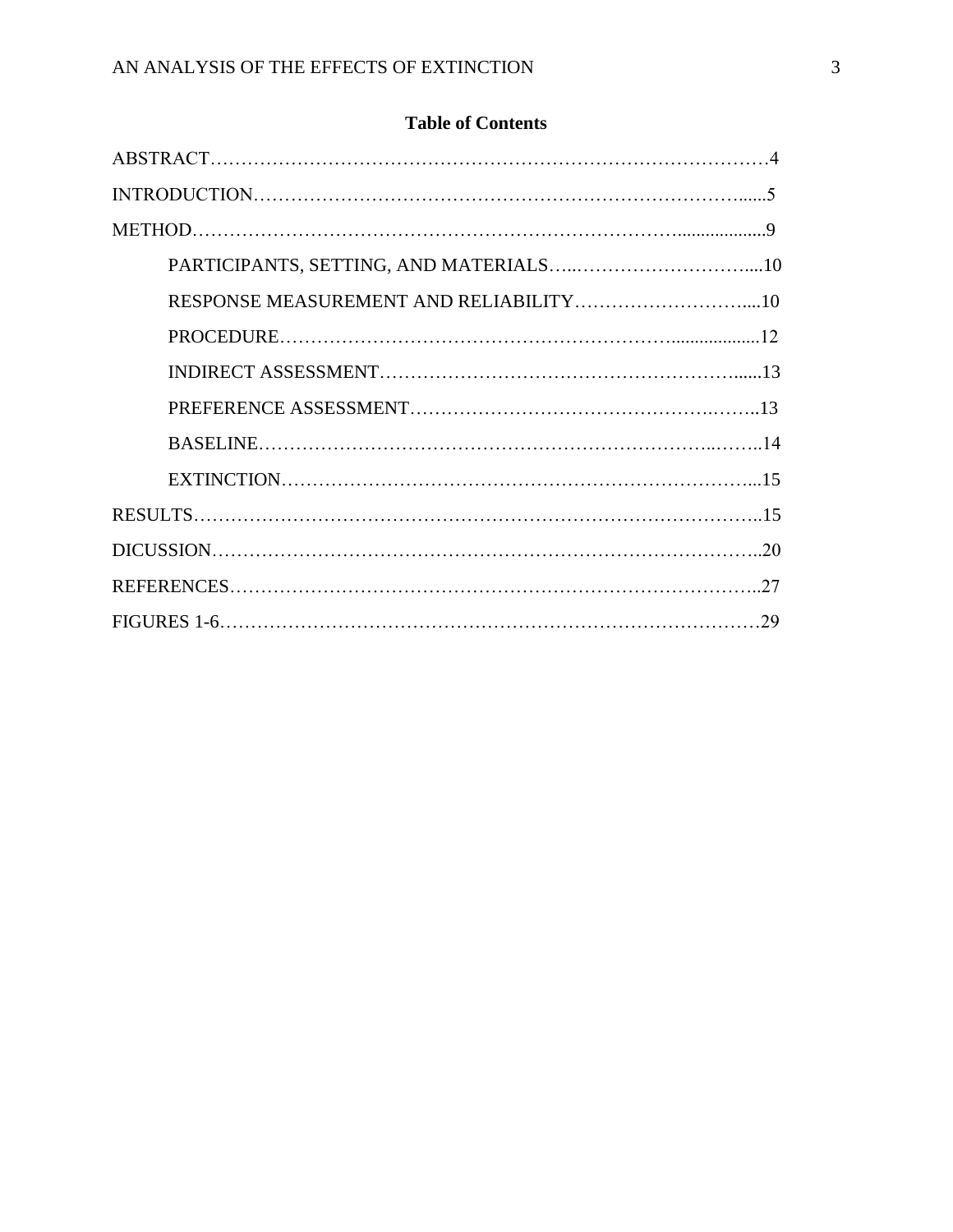#### Abstract

Extinction bursts are a widely discussed phenomenon. The data analysis methods used to analyze the effects of extinction bursts have not been examined thoroughly within the field of applied behavior analysis, however. In this study, we implemented extinction procedures in a reversal design on three typically developing pre-school aged individuals. We then conducted two different data analysis methods. First, extinction effects were evaluated relative to one baseline measure including reinforcer consumption time and one baseline measure excluding reinforcer consumption time. Second, extinction was evaluated at the whole- and within-session (last five minutes of baseline and first ten minutes of extinction) level of analysis, based on procedures implemented by Katz and Lattal (2020). In total 1 extinction burst was observed out of 5 baseline to extinction transitions, when reinforcer consumption time was included. When reinforcer consumption time was excluded, the magnitude of this extinction burst was minimized. No additional extinction bursts were uncovered at the within-session level that were not observed at the whole-session level. The results of both data analysis methods are further discussed with regard to the implications they hold for utilizing rate of responding as a dependent measure when evaluating extinction effects in clinical treatment settings.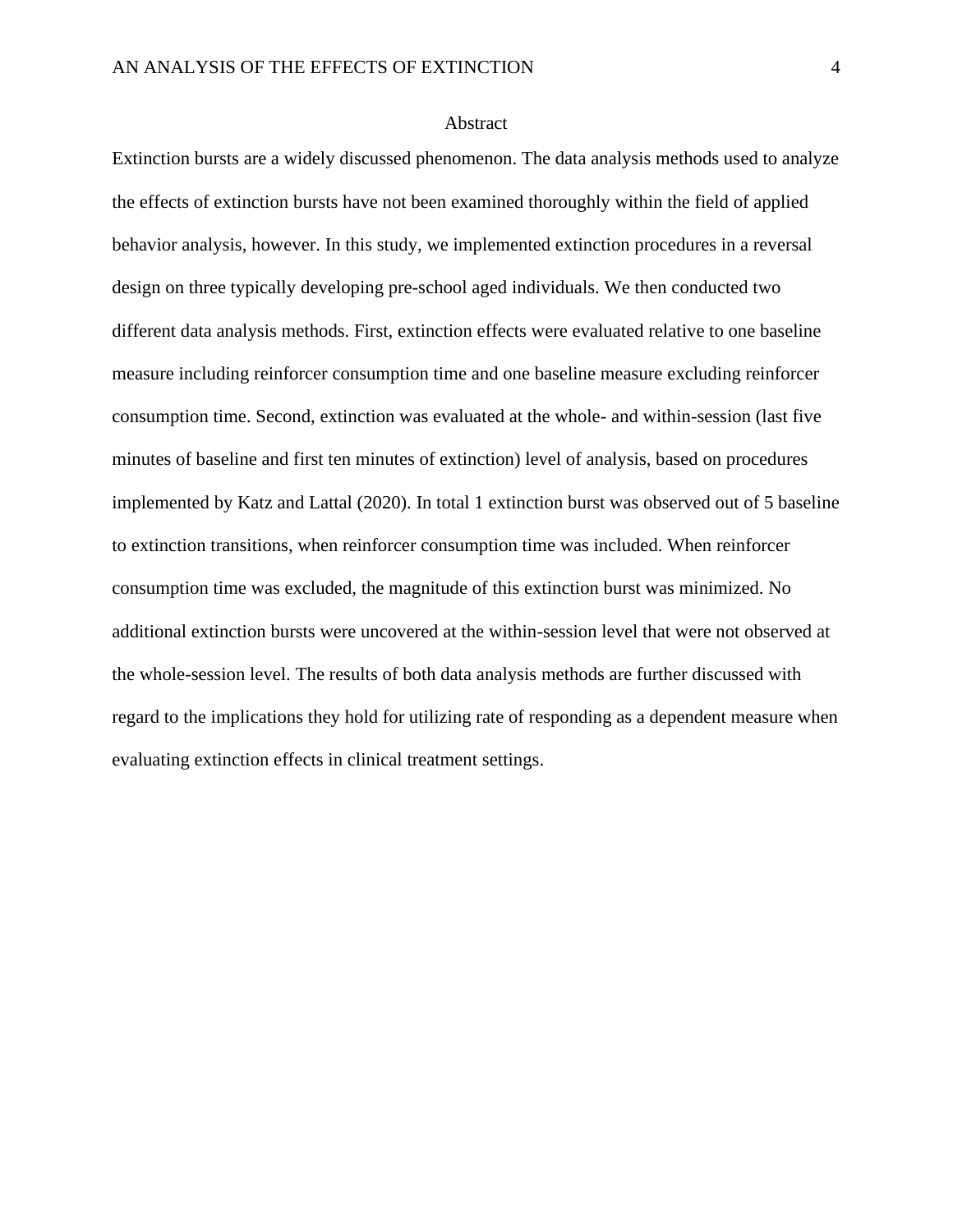### **An Analysis of the Effects of Extinction Relative to Baseline Measures Including and Excluding Consumption Time**

Extinction is a widely discussed procedure within the field of behavior analysis. In their widely disseminated textbook, Cooper and colleagues describe the effects of extinction as follows, "if reinforcement is withheld for all members of a previously reinforced response class... the frequency of the behavior will gradually decrease to its pre-reinforcement level or cease to occur altogether" (Cooper, Heron, & Heward, 2007, p. 37). The effects of operant extinction were first empirically evaluated by Skinner, when the operant chamber he was using to conduct an experiment malfunctioned and reinforcer deliveries ceased, resulting in a decrease in responding (described by Iversen, 1992). Since then, researchers have developed a robust literature evaluating extinction and its effects. Following this progress, applied researchers have employed extinction as a therapeutic intervention in the treatment of problem behavior. Extinction has been implemented to effectively treat a wide variety of topographies of problem behaviors, including self-injurious behavior (e.g., Zarcone et al., 1993), aggression (e.g., Lerman, Iwata, & Wallace, 1999), and object destruction (e.g., Magee & Ellis, 2000).

Although extinction has the ability to eliminate problem behavior rapidly (Repp, Felce, & Barton, 1988), it is also capable of evoking various undesirable effects (Lerman, Iwata, & Wallace, 1999). The potential byproducts related to the implementation of extinction procedures include extinction-induced variability (e.g., Lattal et al., 2013), extinction-induced aggression (e.g., Azrin, Hutchinson, & Hake, 1966), and the extinction burst (e.g., Goh & Iwata, 1994). Perhaps due to its profound implications for treatment success or failure, the extinction burst has received some attention within the applied literature. The extinction burst is commonly and simply defined as, "an increase in responding" following the implementation of an extinction procedure (e.g., Cooper, Heron, & Heward, 2008, p. 340). Other authors have defined specific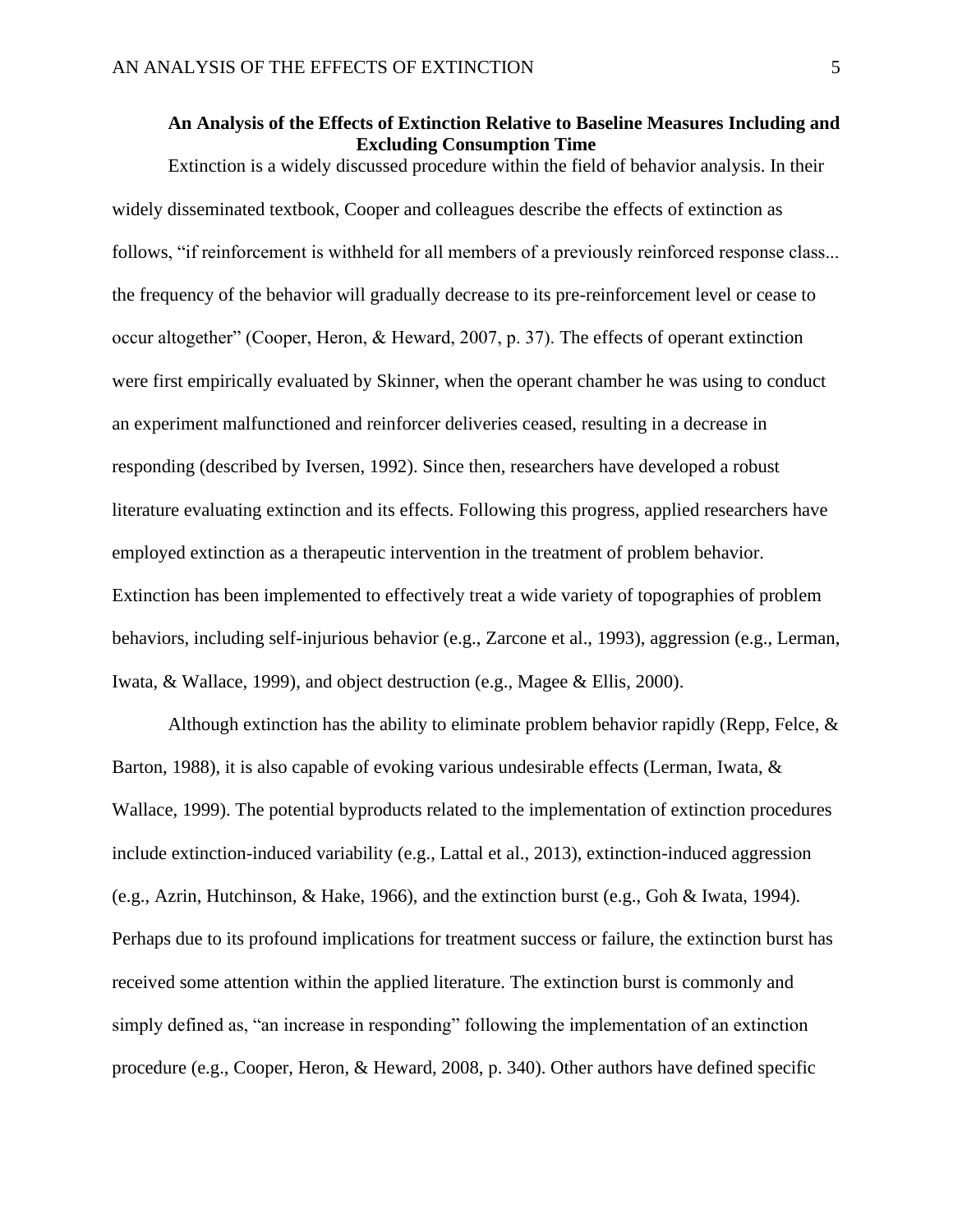criteria for extinction bursts such as, "an increase in responding during any of the first three treatment sessions above that observed during all of the last five baseline sessions (or all of baseline if it was briefer than five sessions)" (Lerman & Iwata, 1995, p. 93). In an unpublished review, Huffman (2019) noted that discrepancies in criteria for the extinction burst are prevalent within the literature. There is some disagreement regarding the topography of the burst (i.e., what the burst "looks like"), the temporal locus of the burst (i.e., how soon in the extinction process does this effect occur), and the magnitude of the burst (i.e., how much of an increase in responding needs to occur to qualify as a burst). Such discrepancies in defining the extinction burst display the potential sensitivity of this effect to inconsistent interpretations, which in turn could greatly alter the perceived prevalence of the extinction burst in the literature.

Extinction bursts are often described as a common extinction-related effect (e.g., Kazdin, 2012, p. 360), but just how common is this phenomenon? Two studies have examined the prevalence of extinction bursts in intervention contexts. Lerman and Iwata (1995) assessed 113 data sets in which extinction was implemented as a treatment component to determine how frequently extinction bursts occur. The results indicated that 27 out of the 113 data sets (24%) portrayed an extinction burst, according to the author's criteria. Subsequently, Lerman, Iwata, and Wallace (1999) investigated multiple side effects of extinction, including extinction-induced aggression and extinction bursts, by conducting an analysis of their own clinical data sets between the years of 1989 and 1997. Similar criteria to the 1995 study for the occurrence of extinction bursts were employed. Of the 41 cases evaluated, 16 (39%) exhibited response bursting.

Despite these reported estimates of prevalence, and the substantial concerns regarding the impact of extinction bursts on treatment outcomes (e.g., as discussed by Lerman, Iwata, &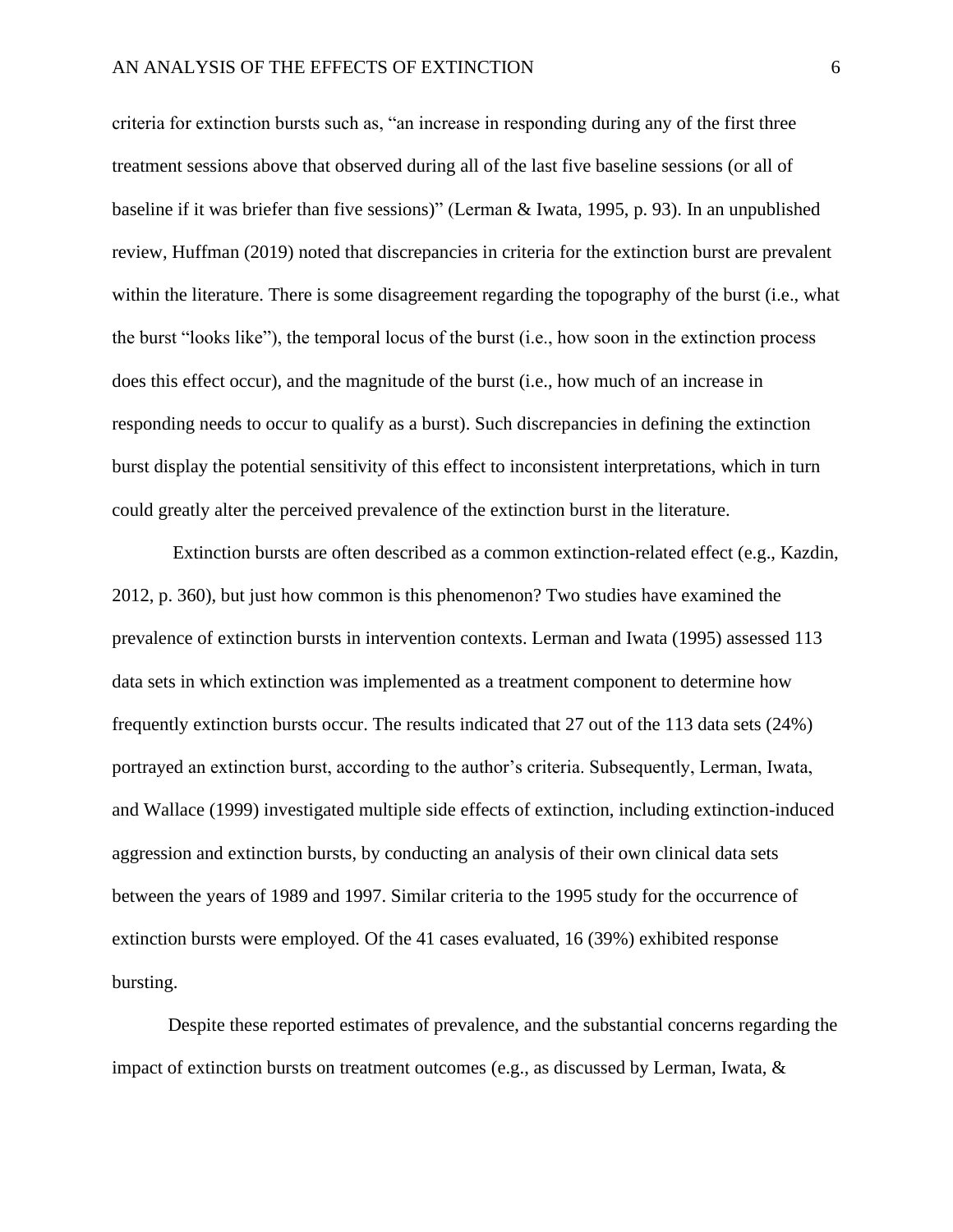Wallace, 1999), little research has been carried out to systematically evaluate extinction bursts experimentally (Lattal et al., 2013). One of the few systematic investigations of the extinction burst was recently conducted by Katz and Lattal (2020). The authors implemented repeated cycles of reinforcement and extinction to evaluate the presence of an extinction burst following VR schedules (i.e., Experiment 1 & 2) and continuous reinforcement schedules (i.e., Experiment 3). Interestingly, the results suggested that the method of data analysis substantially impacted their ability to detect extinction bursts. Effects were evaluated at three levels: whole-session, local (first min of extinction cf. baseline), and local-end (the first session of extinction cf. the first min of the last five baseline sessions). In Experiment 2, when the data were analyzed at the whole-session level, extinction bursts (as characterized by the criteria set by Lerman & Iwata, 1995) occurred in 34.8% of datasets. However, when the within-session data were analyzed, extinction bursts occurred approximately 48% of the time in local analyses and 87% of the time in local-end analyses. Katz and Lattal concluded that the type of transition (e.g., whole- vs. within-session transitions) between baseline and extinction has an influence on the frequency of observed extinction bursts. The researchers attributed this conclusion to evidence suggesting that the occurrence of an extinction burst in the first extinction session can be "washed" or averaged out when data are summarized at the level of the whole-session response rate. Specifically, the authors noted that though responding may occur at a high rate during the first few minutes of the session because considerably lower response rates may occur later in the session, the extinction burst effect may be missed. In summation, the authors conclude that extinction bursts may be sensitive to data analysis manipulations; such that the method of analysis may appear to change the magnitude of a burst or make the extinction burst disappear altogether.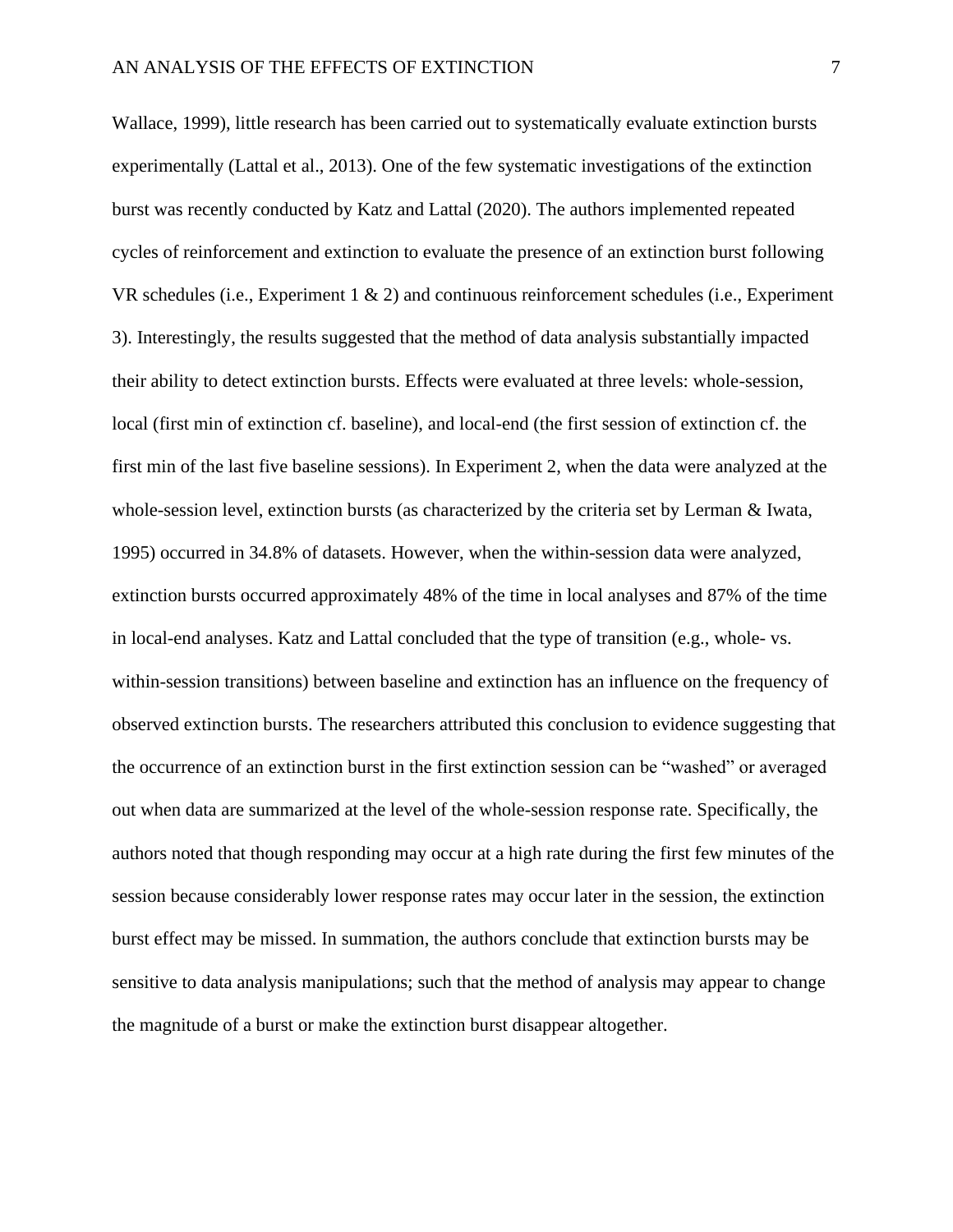Evaluating effects under varying levels of analysis may also be instrumental in understanding efficacious procedures in applied settings. For example, Wunderlich and Vollmer (2015) evaluated the efficacy of response interruption and redirection (RIRD) under two different data presentation methods: percentage of session engaged in stereotypy the entire session, and percentage of session engaged in stereotypy outside of RIRD implementation. The results indicated that RIRD seemed to be an effective treatment for suppressing stereotypy when evaluated outside RIRD implementation, but when evaluated during the entirety of the session, reductions were minimized. In this way, RIRD appeared to be effective because the time spent implementing the procedure placed a "ceiling" on the rate of problem behavior when analyzed at the whole-session level. Thus, the authors suggest that the levels of analysis used in previous research might have contributed to the overestimation of RIRD's efficacy in reducing stereotypy.

A similar ceiling-like effect may affect the evaluation of extinction bursts. As previously discussed, extinction bursts are assessed relative to rate of responding observed in the immediately preceding baseline phase. In applied investigations, baseline typically consists of continuous reinforcement procedures. When the behavior is reinforced, the participant is typically allowed 20 to 30 s to consume the reinforcer (e.g., tangible item, escape from the demand, etc.). This consumption time is typically included in the whole-session response rate, which is reasonable in principle because responding could technically occur during the reinforcement period. However, if efficient discriminated responding is observed in the baseline, responding is unlikely to occur during consumption intervals. Thus, including consumption time in the rate calculation is likely to result in a rate of baseline responding that rarely (if ever) exceeds 2 responses per minute (RPM). While not a true ceiling effect, this ceiling-like constraint on response rate is effectively removed when extinction is subsequently implemented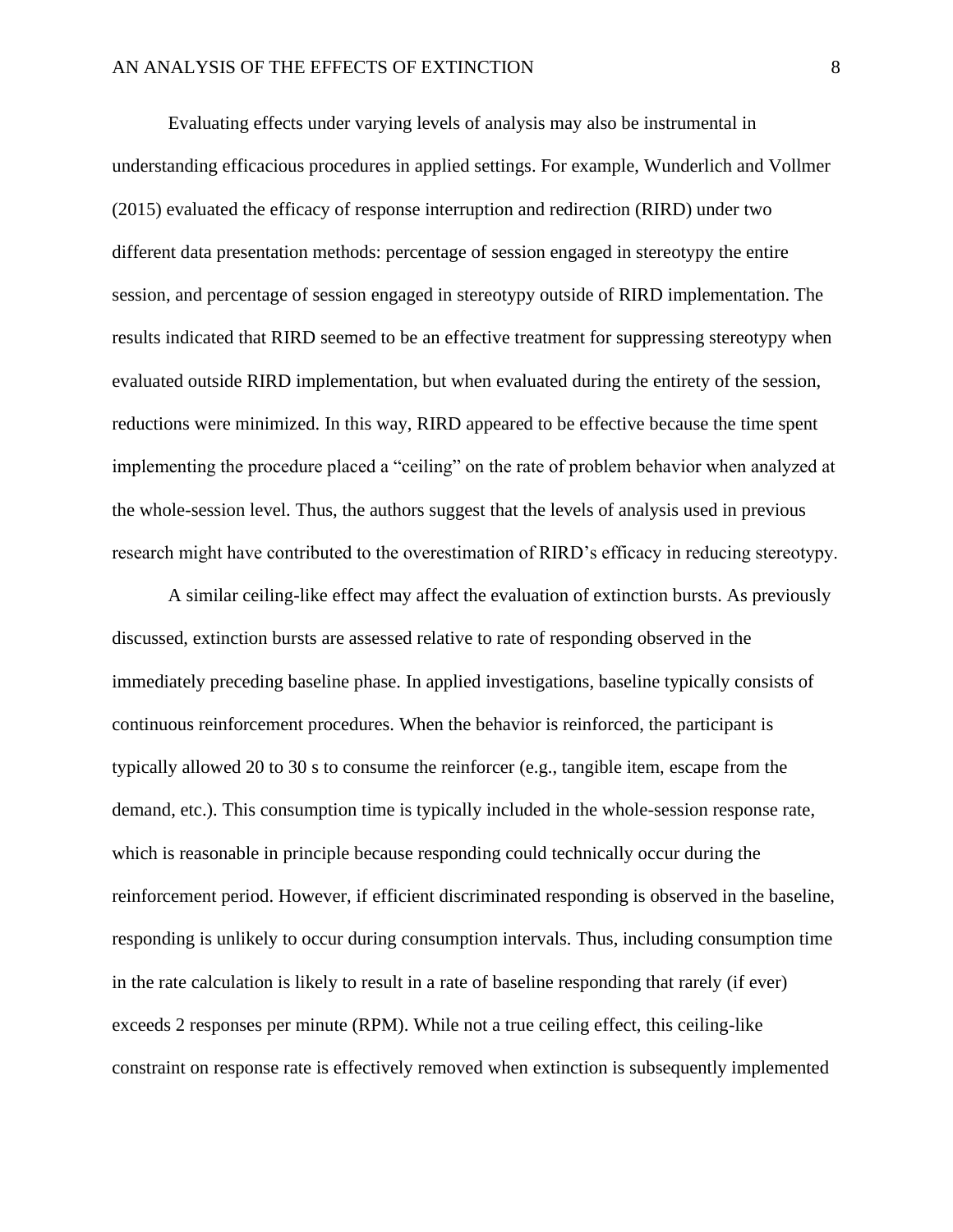(and consumption time is no longer provided) in the extinction phase. This could result in a pattern of responding resembling what is commonly defined as an extinction burst that is, in fact, an artifact of the method of data analysis. Similar to how Wunderlich and Vollmer (2015) suggested that data analysis conventions might have contributed to the overestimation of RIRD's efficacy in reducing stereotypy, data analysis conventions may have also contributed to the overestimation of the magnitude and prevalence of extinction bursts. Even if the extinction burst is not shown to be entirely an artifact of the data analysis (i.e., does not disappear when consumption time is excluded from baseline), it is possible that the magnitude of the burst may be substantially reduced by analyzing the data in this manner. That is, if baseline is artificially suppressed by consumption time, then removing consumption time will increase the level of baseline responding. Thus, the increase in responding demonstrated in extinction, even if it is above baseline rates, may not be as significant of an increase as previously thought. Thus, excluding consumption time may cause the overall pattern of responding to "look different," resulting in different conclusions when such data are analyzed via visual analysis.

The present study evaluated the effects of extinction under various data presentation methods. Similar to Wunderlich and Vollmer (2015), extinction was evaluated relative to one baseline measure including consumption time in the analysis and one baseline measure that did not. Similar to Katz and Lattal (2020), extinction was also evaluated at the within-session level. We hypothesized that if extinction bursts were observed, this effect would be highly sensitive to data analysis manipulations. Additionally, we investigated how frequently extinction bursts occur when extinction procedures are implemented. We hypothesized that we would find evidence that extinction bursts occur at rates similar to those found by Lerman and Iwata (1995).

#### **Method**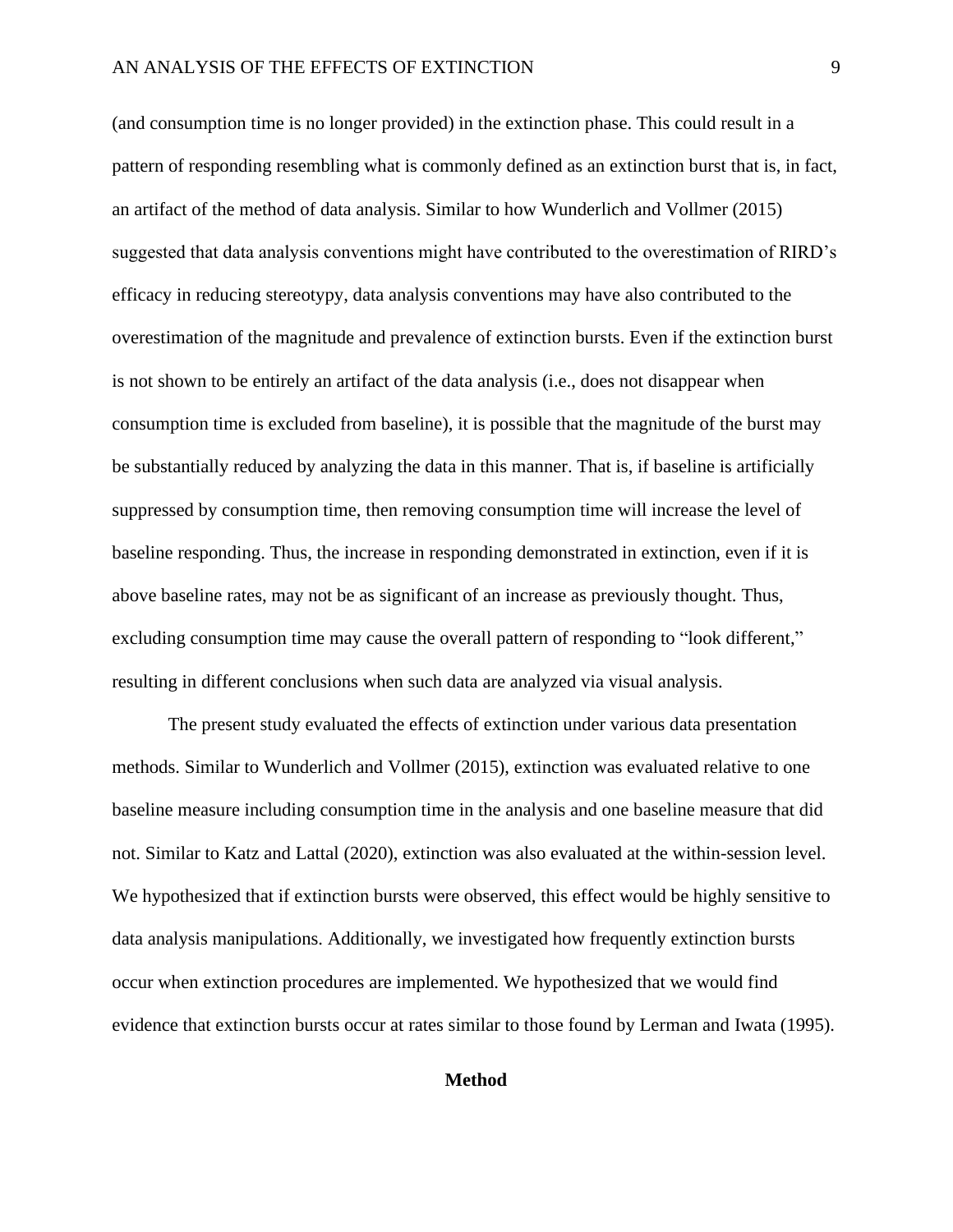#### **Participants, Setting, and Materials**

Three typically developing individuals, Jacob, Gabby, and Martha, ages 3- to 5-years-old, were recruited from preschools in the Central Florida region. Two of the participants were female (Gabby & Martha) and one was male (Jacob). Sessions took place in a classroom that contained a one-way mirror, video camera, and microphone. The room also included a childsized table, two child-sized chairs, and typical classroom features (e.g., whiteboards, markers, tables, and bins of miscellaneous materials; these were cleared from the participant's immediate area).

In the preference assessment sessions, leisure items were present. Examples included but were not limited to coloring books, wooden trains, water color paints, wooden blocks, Play-doh, and wooden figurines.

In baseline and extinction sessions, laminated communication cards, measuring 0.05 m by 0.05 m, displaying screen captures of the video that the card corresponded with, were provided for each session. Images used for each communication card were individualized per participant based on the indirect assessment results and were selected by the researcher based on how well the image represented the video or leisure item. One communication card per video or leisure item per participant was provided for each session.

#### **Response Measurement and Reliability**

In the preference assessment phase, the target response was item selection. A selection was recorded when the participant touched an item on the table in front of them.

In baseline and extinction phases, the target response was communication card exchanges. This study utilized translational research methods, thus, this (somewhat arbitrary) target response was selected to be analogous to problem behavior maintained by access to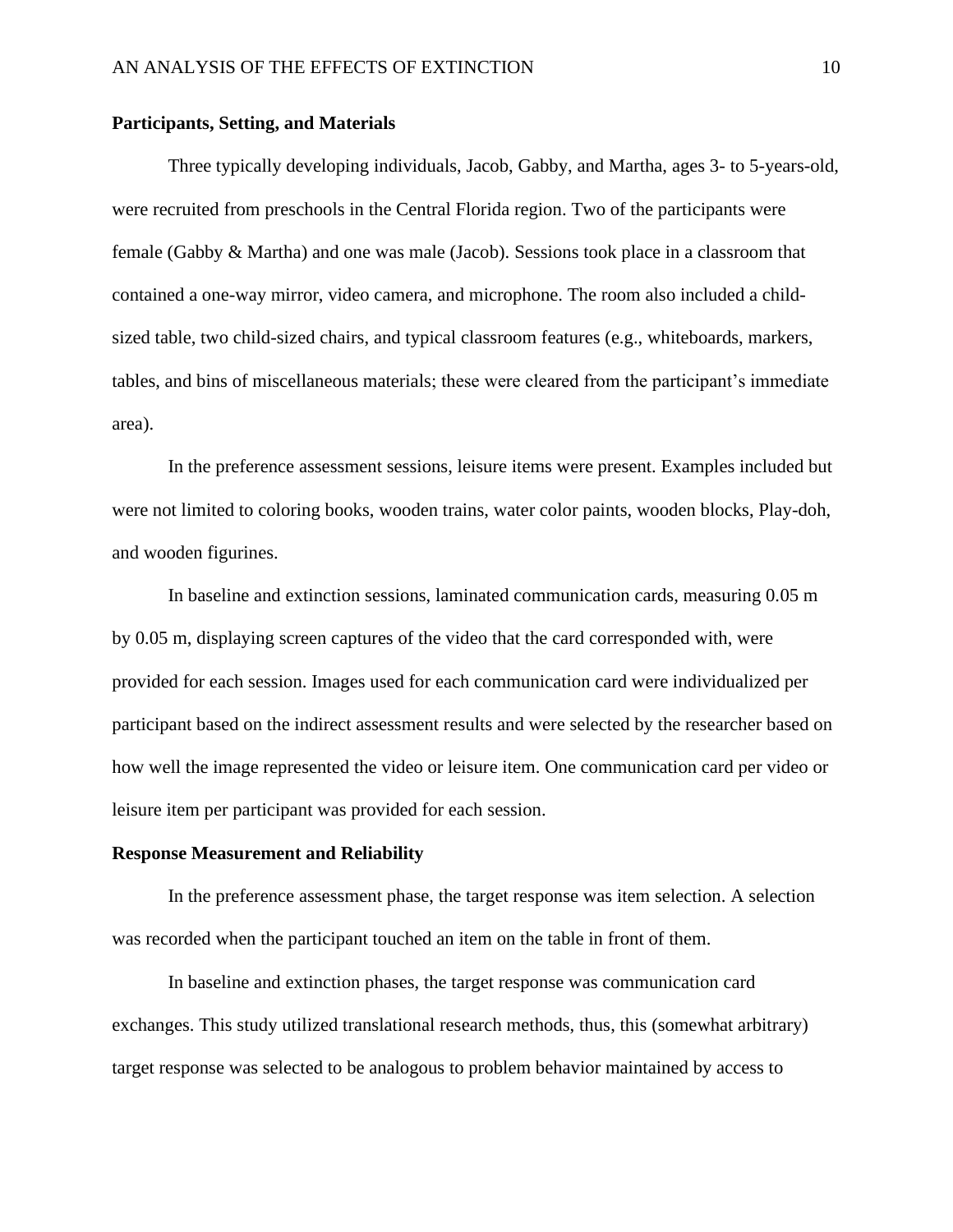tangible reinforcement. A target response was recorded when the participant handed a communication card to the researcher. The researcher accepted the response when the participant placed the communication card on or in the researcher's hand. The researcher then reset the card to the location it was taken from, 12.7 cm in front of the participant, which was marked by an X made of tape. Observers collected frequency data on communicative responses, and these data were converted to response per minute (RPM) for each session by dividing the total number of responses in that session by the duration of the session.

To permit analysis of response rates including and excluding reinforcement time, observers also recorded duration of reinforcer consumption for each session. Reinforcer consumption time began when the researcher placed the unlocked iPad with the preferred video paused and available on the screen or leisure item on the table in front of the participant and ended when the researcher paused the iPad and removed the iPad or leisure item from the participant.

In baseline and extinction sessions, a moderately preferred item was continuously available. Duration of engagement with the moderately preferred item was measured when the participant touched or attended (i.e., defined as, the participant's body and eye gaze were simultaneously oriented towards the moderately preferred item) to the item until the participant placed the item down or was no longer attending to the item.

Throughout the study, researchers used the app "Countee" to collect data from videotaped recordings of the sessions. For at least 30% of sessions, two observers independently recorded data. Independent observer agreement (IOA) data were used to quantify the reliability of data collected. IOA was calculated through proportional agreement for communication card exchanges and averaged 90.83% (range: 80% - 96.67%), 90% (range: 73.33% - 100%), 95%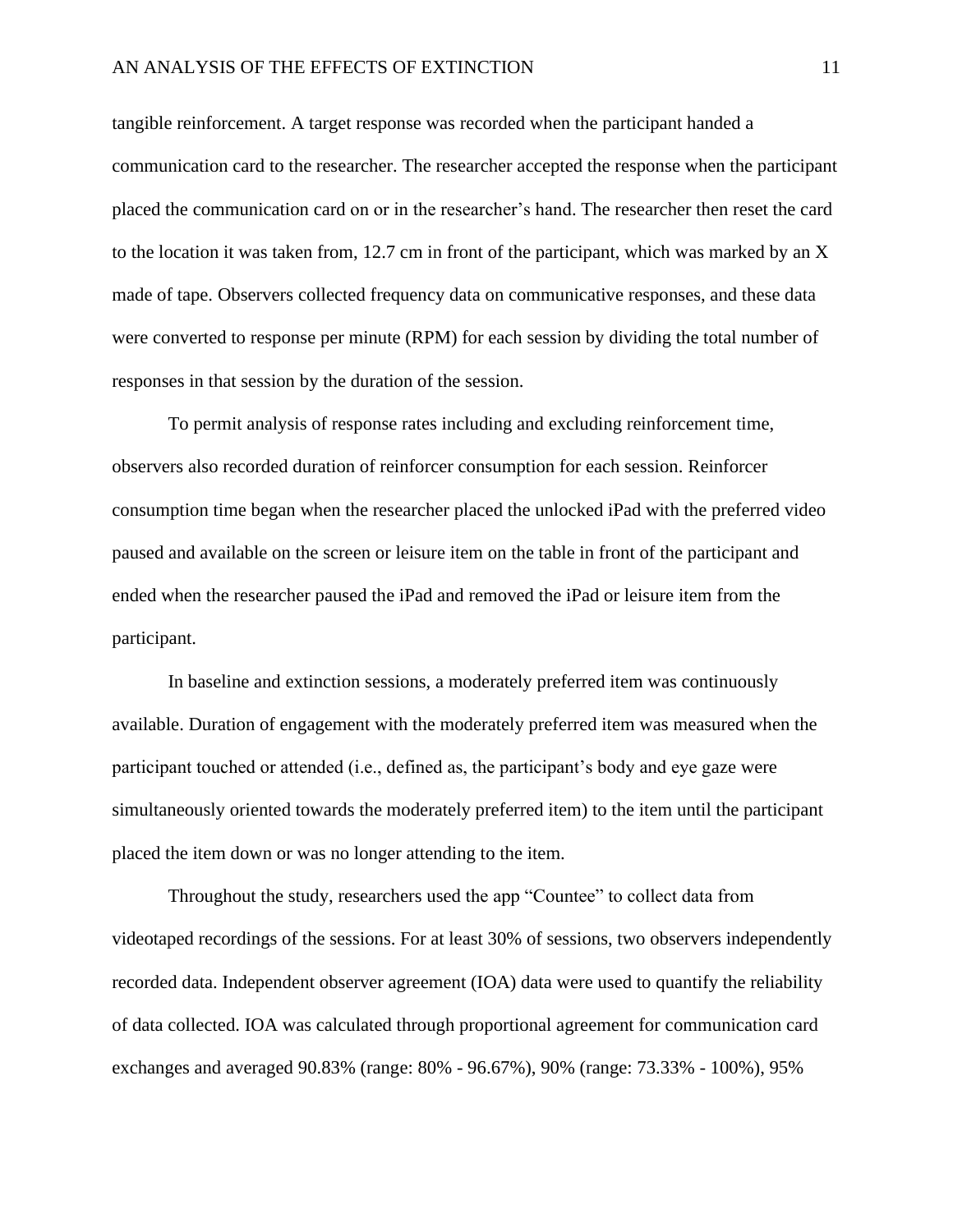(range: 80% - 100%), reinforcer consumption time and averaged 91.23% (range: 83.65% - 100%), 95.39% (range: 81.57% - 100%), 96.38% (range: 85.53% - 100%), and moderately preferred item engagement and averaged 100% (range: 100%-100%), 97.45% (range: 93.33% - 100%), 93.84% (range: 82.97% -100%), for Jacob, Gabby, and Martha, respectively.

To assess the reliability of the independent variable, treatment integrity data were collected for a minimum of 30% of sessions for each participant. An observer collected data on correct implementation of relevant antecedents and consequences for each condition, as detailed below. Treatment integrity was scored in 30-s intervals, in which the observer marked a 1 if the procedures were implemented correctly and a 0 if they were not: communication card placement, moderately preferred item accessibility, instruction delivery, highly preferred item interval ranges (i.e., 25- to 35-s access period), and communication card replacement following an exchange. This was converted into an overall percentage of intervals with 100% correct implementation of procedures. Treatment integrity measures were high across participants (90%, 97.5%, and 97.5% for Jacob, Gabby, and Martha respectively) and across phases (90% and 100% for baseline and extinction phases respectively).

#### **Procedure**

Sessions were conducted 1 to 2 days a week and multiple sessions were conducted per day. All baseline and extinction sessions lasted 5 min. An ABAB reversal design was used to demonstrate experimental control for two participants. For one participant, an ABA reversal design was utilized to demonstrate experimental control due to extenuating circumstances (described below). Prior to participation, the caretakers of participants returned an informed consent document, demographic survey, and preference questionnaire. Prior to the experiment proper, an indirect assessment and a preference assessment were conducted as described below.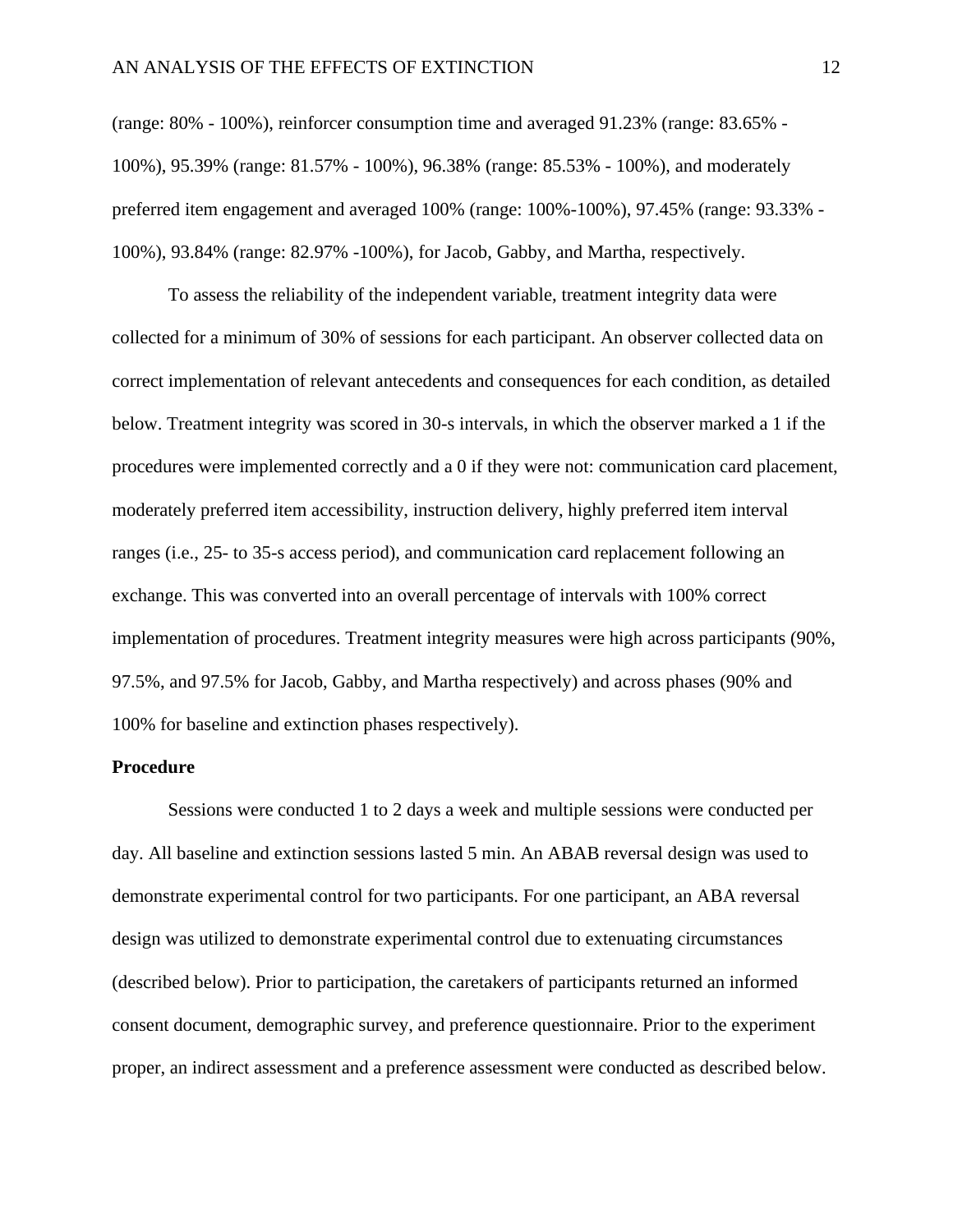Each phase of the reversal continued until responding was deemed stable via visual analysis of graphed data.

#### *Indirect Assessment*

At least one caretaker (i.e., parent or teacher) of the participant reported in writing, to the lead experimenter, 2-3 leisure activities their child frequently preferred to play with and 2-3 YouTube videos, television shows, or movies that the child frequently preferred to watch.

#### *Preference Assessment*

A multiple stimulus without replacement (MSWO) preference assessment was implemented using procedures similar to those as described by DeLeon and Iwata (1996) to assess preference for leisure items for each participant. Conducting a pre-experimental MSWO preference assessment served to identify highly preferred and moderately preferred items. The highly preferred item identified by the preference assessment served as the reinforcer in subsequent baseline phases and was unavailable during extinction phases. The moderately preferred item identified by the preference assessment was present in all subsequent conditions and served as an alternative response during extinction phases (i.e., to decrease the likelihood of problem behavior due to the sparse environment). Leisure items included activities found in the participant's natural classroom environment that the participant's caregiver indicated on the indirect assessment. Every MSWO preference assessment included 2-3 iPads, each with a video suggested by caregivers pre-loaded.

Prior to the assessment, the researcher conducted one exposure trial with each item. During exposure trials, the researcher prompted the participant touch the item, using least-tomost prompting, and then delivered 30-s access to the item. After all exposure trials were conducted, the researcher conducted the MSWO by presenting all leisure items (including the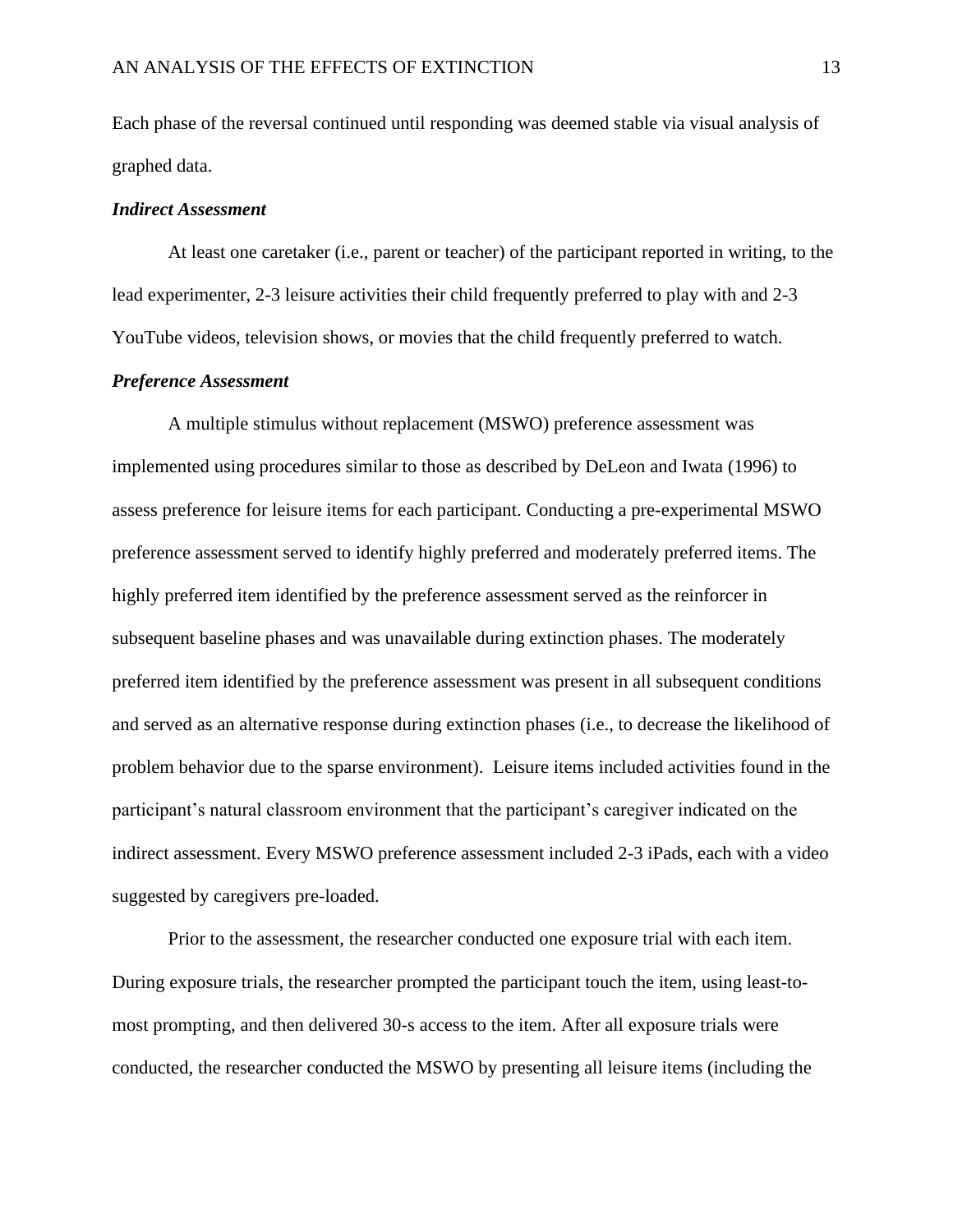iPad). All items were placed equidistant from other items and the participant (i.e., approximately 0.3 m between each item, each item 0.3 m in front of the participant). The researcher verbally delivered the instruction, "Pick one." Upon selection of an item, the researcher delivered 30-s access to the selected item, and then removed the item from the participant's view. The item was not replaced in subsequent trials. All attempts to select more than one item at a time were blocked by the researcher. If no selection was made within 5 s, the researcher delivered the verbal instruction again. If still no selection was made within the next 5-s interval, the researcher removed the remaining activities on the table, and "no selection" was scored for that trial. Trials continued until all items were selected or no selection occurred.

#### *Baseline*

In each baseline (BL) session, the communication card identifying the highest-preferred item was placed on the marked spot on the table in front of the participant as described above, a moderately preferred item was available and within the participant's line of sight, and the highly preferred item was on a side table next to the researcher. Prior to the session, the researcher conducted a brief training trial by stating, "if you give me this card, you can watch [name of preferred video]/play with [name of preferred leisure item]" and then prompted the target response using least-to-most prompting (verbal, gestural, modeled, and then physical prompting). The session proper began with the researcher verbally delivering the instruction, "Choose something to play with." Each communication card exchange made by the participant resulted in 30-s access to the item represented on the communication card. Once a communication card was selected by the participant, the researcher immediately returned the card to its position on the table. If the target response occurred during reinforcement, the card was replaced but no other programmed consequences occurred. The participant had continuous access to the moderately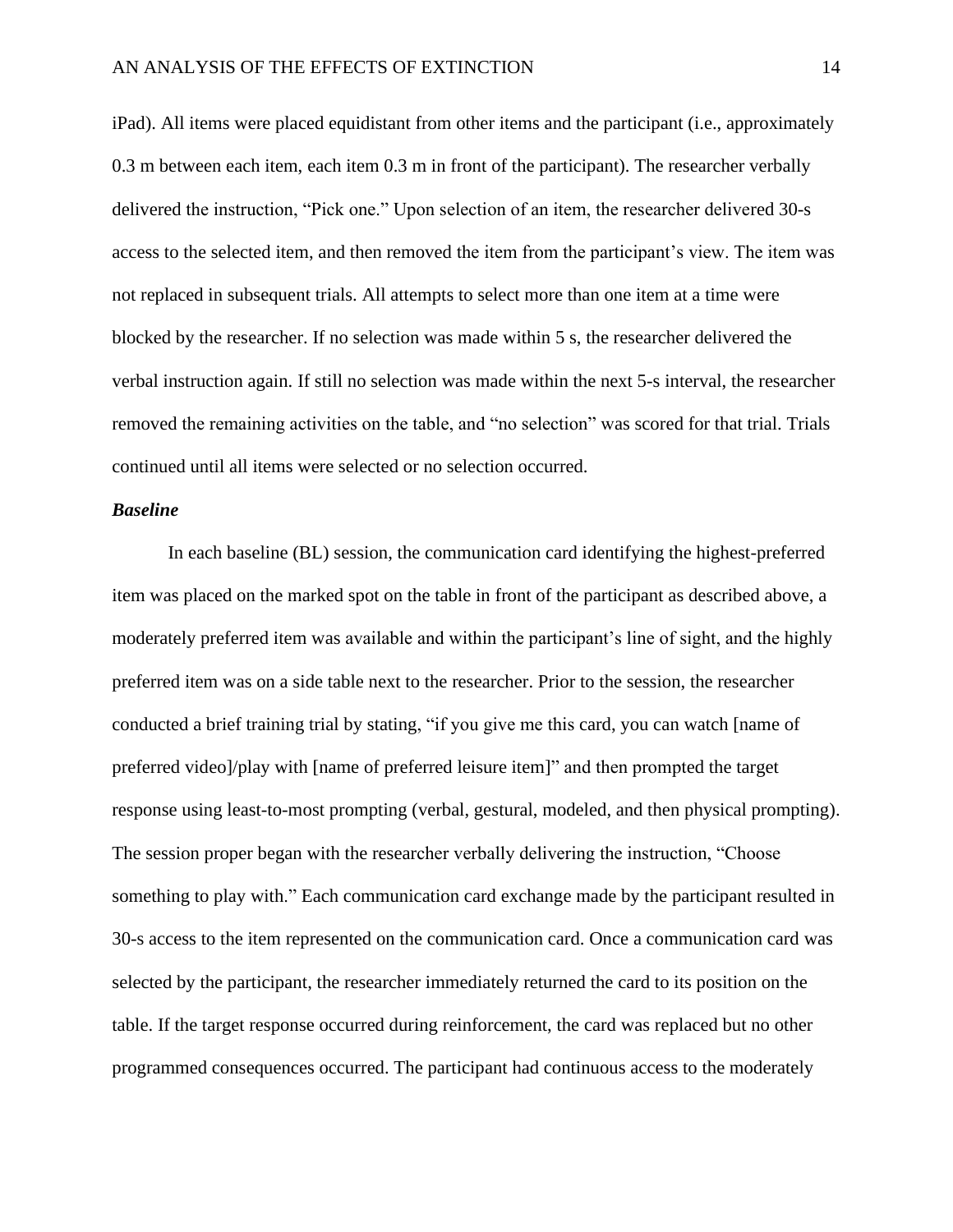preferred item. If 30 s elapsed in a session during the second BL phase (following the first extinction phase) and no target responses occurred, then a verbal prompt was issued by the experimenter (i.e., "The iPad is available."). If a vocal mand was emitted by the participant, rather than engaging in the target response, a verbal prompt was delivered by the therapist stating, "If you want the iPad you can hand me the card." BL sessions were conducted until responding was deemed stable by the lead researcher via visual analysis of graphed data.

#### *Extinction*

During the Extinction (EXT) phase, target responses no longer resulted in iPad or leisure item presentation. The materials presented were identical to BL sessions. Each target response (i.e., communication card exchange) made by the participant resulted in the researcher taking the card from the participant and immediately returning the card to its position on the table. The researcher did not provide any programmed stimulus changes following the emergence of novel problem behaviors (i.e., crying or vocal mands for the preferred item). All attempts to access the highly preferred item were blocked by the researcher. The participant had continuous access to the moderately preferred item in this phase.

#### **Results**

The preference assessment identified a wooden train set, Play-doh, and Paw Patrol as highly preferred items (i.e., reinforcers); and Superwings, assorted wooden blocks, and a watercolor painting set as moderately preferred items for Jacob, Gabby, and Martha respectively. Reinforcer consumption time was generally high across BL sessions for all participants (average of 73% of session, 3.65 min per 5-min session for Jacob; average of 92% of session, 4.6 min per 5-min session for Gabby; average of 84% of session, 4.2 min per 5-min session for Martha), relative to engagement with the moderately preferred item. Engagement with the moderately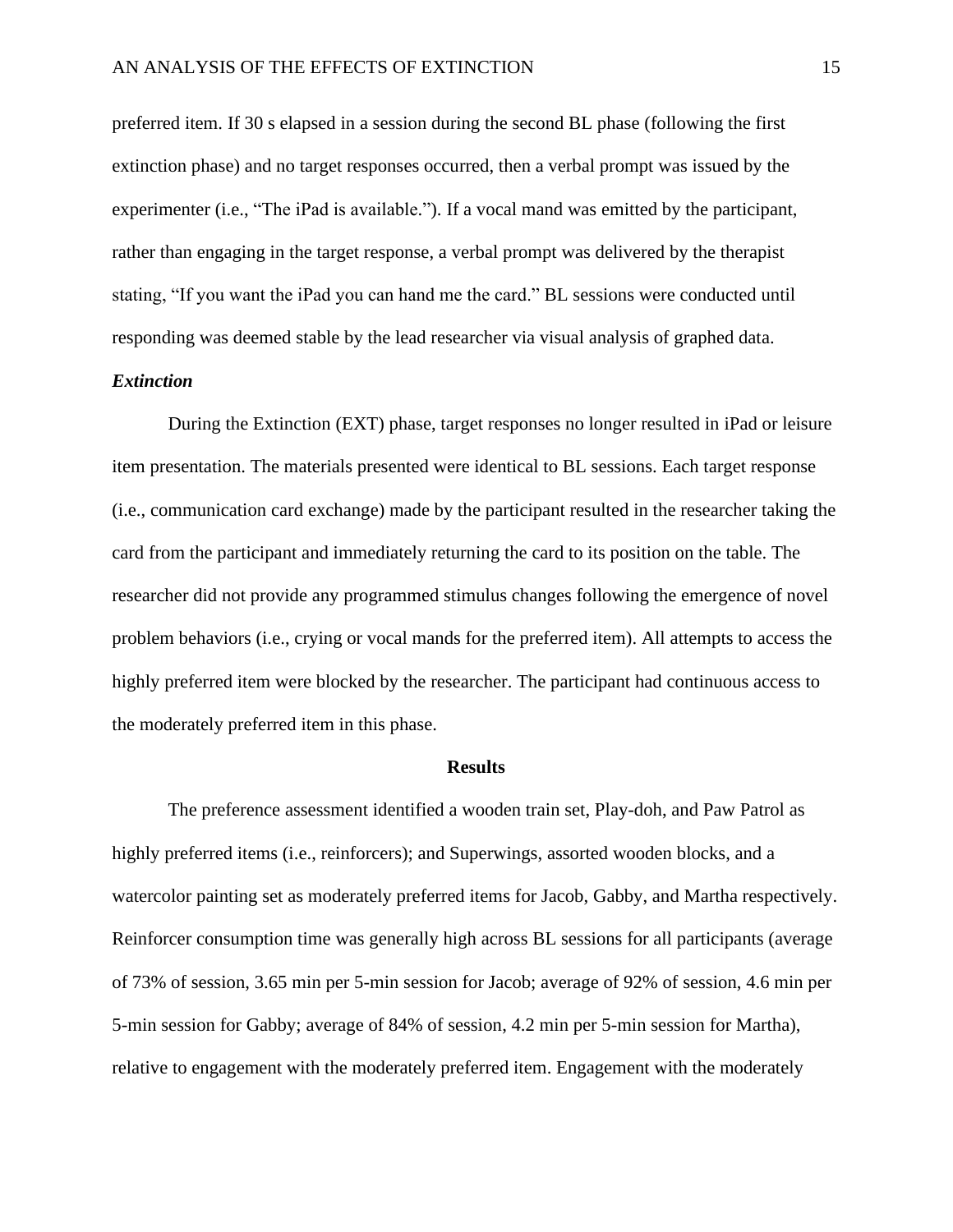preferred item was 0% of the session across BL sessions for all participants. Engagement with the moderately preferred item was generally low across EXT sessions for all participants (average of 3% of session, 0.1 min per 5-min session for Jacob; average of 29% of session, 1.5 min per 5-min session for Gabby; and average of 21% of session, 1 min per 5-min of session for Martha), relative to reinforcer consumption time.

In this study, experimental control was demonstrated for each participant through a reversal design when target responding was lowered to near-zero levels each time the participant was exposed to the EXT contingency and when responding returned to pre-EXT levels when exposed to the second BL phase. To be consistent with standard practices within ABA, the reversal design was implemented based on the rate of responding calculated including reinforcer consumption time. These data appear in Figures 1, 3, and 5 (top panel). After each participant completed the study, subsequent data analyses were conducted, including calculation of response rate excluding reinforcer consumption time (the bottom panels of Figures 1, 3, and 5), and within-session (i.e., minute-by-minute) analyses (Figures 2, 4 and 6). Individual results for each participant will now be considered.

Figure 1 displays Jacob's target responding in responses per minute under two different analysis methods (i.e., including and excluding consumption time in the top and bottom panels, respectively). As seen in the top panel of Figure 1, BL response rates averaged just under 2 RPM and exhibited low variability. In both transitions from BL to EXT, an immediate decrease in level to near-zero responding was observed. This result was unanticipated for the first transition from BL to EXT, as the participant did not engage in the target response (and therefore responding did not contact the EXT consequence) until minute 5 of the first EXT phase (i.e., the last minute of Session 1 of EXT 1). In this study, all datasets were analyzed for the occurrence of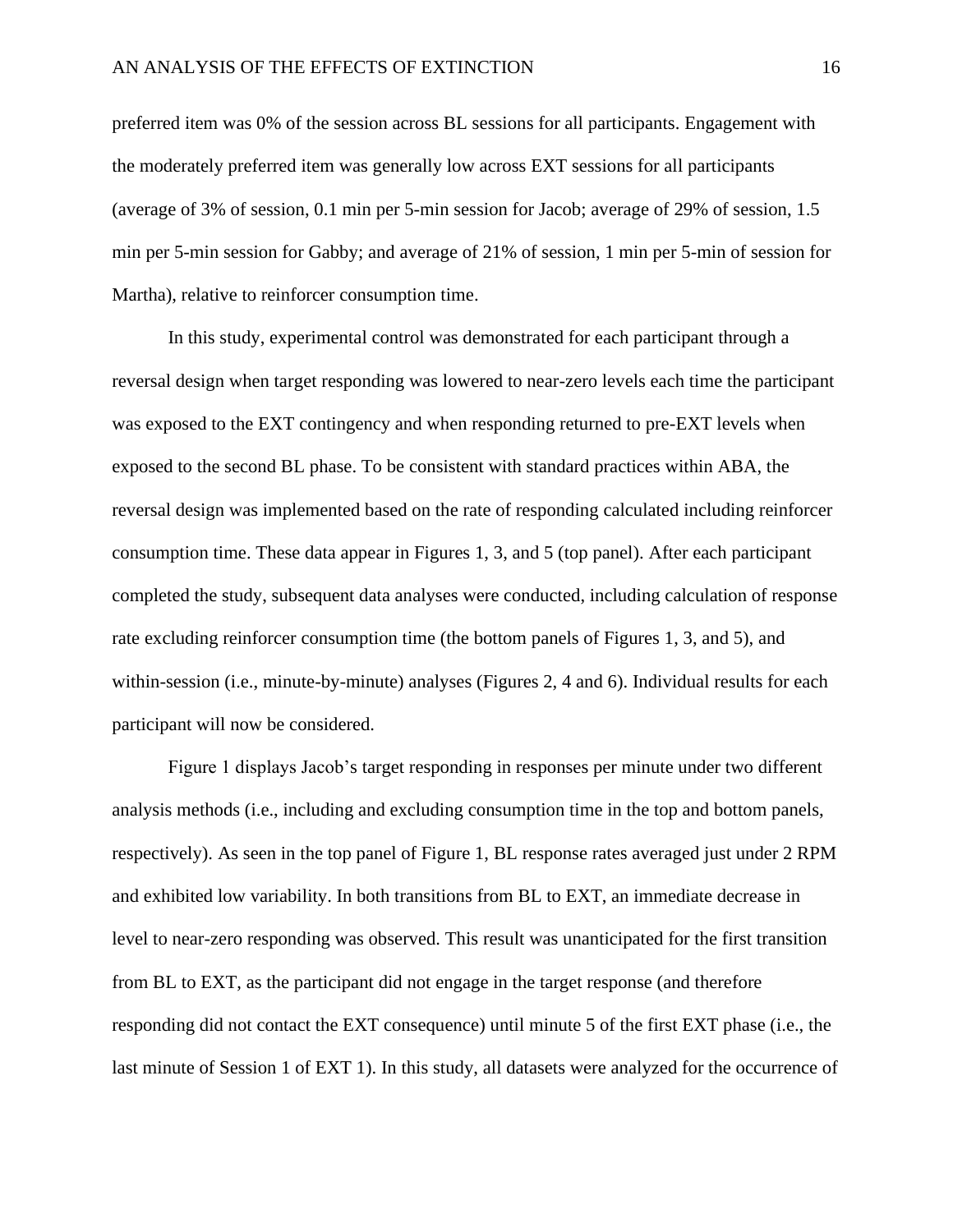EXT bursts. An occurrence of an EXT burst in the transition from BL to EXT was concluded based on Lerman and Iwata's (1995) criteria that defined an EXT burst as, "an increase in responding during any of the first three treatment sessions above that observed during all of the last five baseline sessions (or all of baseline if it was briefer than five sessions)" (p. 93). Thus, for Jacob, no EXT bursts were observed at the whole-session level of analysis of two transitions from BL to EXT, when reinforcer consumption time was included (i.e., the top panel of Figure 1).

The bottom panel of Figure 1 shows Jacob's BL response rates in which reinforcer consumption time was excluded from the rate calculation. EXT data presented in this panel are identical to EXT data presented in the top panel because no reinforcer consumption occurred during the EXT condition. Because the majority of Jacob's BL sessions consisted of consumption time (i.e., approximately 3.5 min per 5-min session), excluding consumption time resulted in an increased BL level of responding (range: 4.5 to 6.5 RPM). Additionally, excluding consumption time resulted in a different trend in responding in the first BL (i.e., no trend when consumption was included, an increasing trend when consumption was excluded). Overall, for Jacob, there were no EXT bursts demonstrated in the transitions from BL to EXT.

Figure 2 displays the within-session (i.e., minute-by-minute) data for Jacob. In Figure 2, the frequency of responses for the last five minutes of BL and the first ten minutes of EXT are presented in one-min bins. As in Figure 1, the top panel includes reinforcer consumption time, the bottom panel excludes reinforcer consumption time, and EXT session data are identical across panels. The within-session analysis was included based on the findings of Katz and Lattal (2020), which found evidence to support the claim that analyzing within-session transitions from BL to EXT can increase the frequency of observed EXT bursts, as compared to whole-session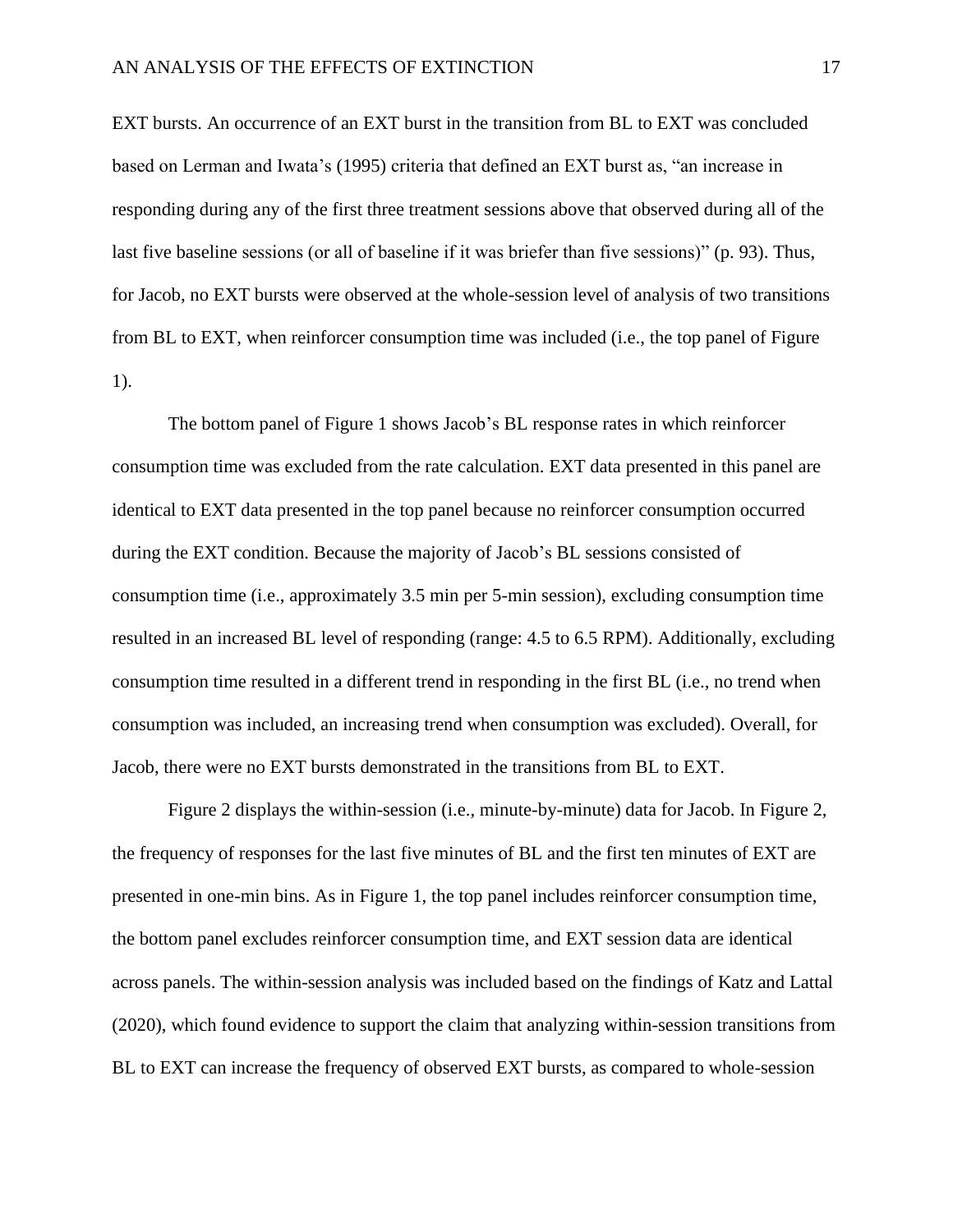analyses. Based on the criteria set by Lerman and Iwata (1995), no EXT bursts were observed at the within-session level in the transition from BL to EXT. While the within-session data did not reveal any additional EXT bursts, this analysis did illuminate a more detailed pattern of responding during the transition from BL to EXT (i.e., immediate elimination of Jacob's responding in the first transition from BL to EXT but not in the second). In summary, no additional EXT bursts were observed by analyzing data at the within-session level of analysis for Jacob, regardless of whether consumption time was included.

Figure 3 displays the results for Gabby, presented identically to Jacob's results as shown in Figure 1. Gabby dissented to participate (i.e., began to cry, verbally stated that she needed a break, and declined to return from that break) after the second session of the second BL phase. Thus, only three phases (i.e., an ABA design in which  $A = BL$  and  $B = EXT$ ) were conducted for this participant. The top panel of Figure 3 shows that Gabby's BL response rates averaged just under 2 RPM and exhibited a slight increasing trend. An EXT burst was observed in the transition from BL to EXT. Responding subsequently reached near-zero rates for three consecutive sessions, and then returned to BL levels for the two sessions conducted in the reversal to BL. As seen in the bottom panel, when consumption time was excluded, rates of responding during the first BL phase demonstrated an overall increasing trend with considerable variability. Furthermore, the EXT burst seen in the top panel was not observed when reinforcer consumption time was excluded. Consistent with the pattern of results observed for Jacob, rather a noteworthy decrease in magnitude of the initial rate of responding under EXT was observed in the transition between BL and EXT when reinforcer consumption time was excluded. In summary, for Gabby, an EXT burst was observed in the analysis that included reinforcer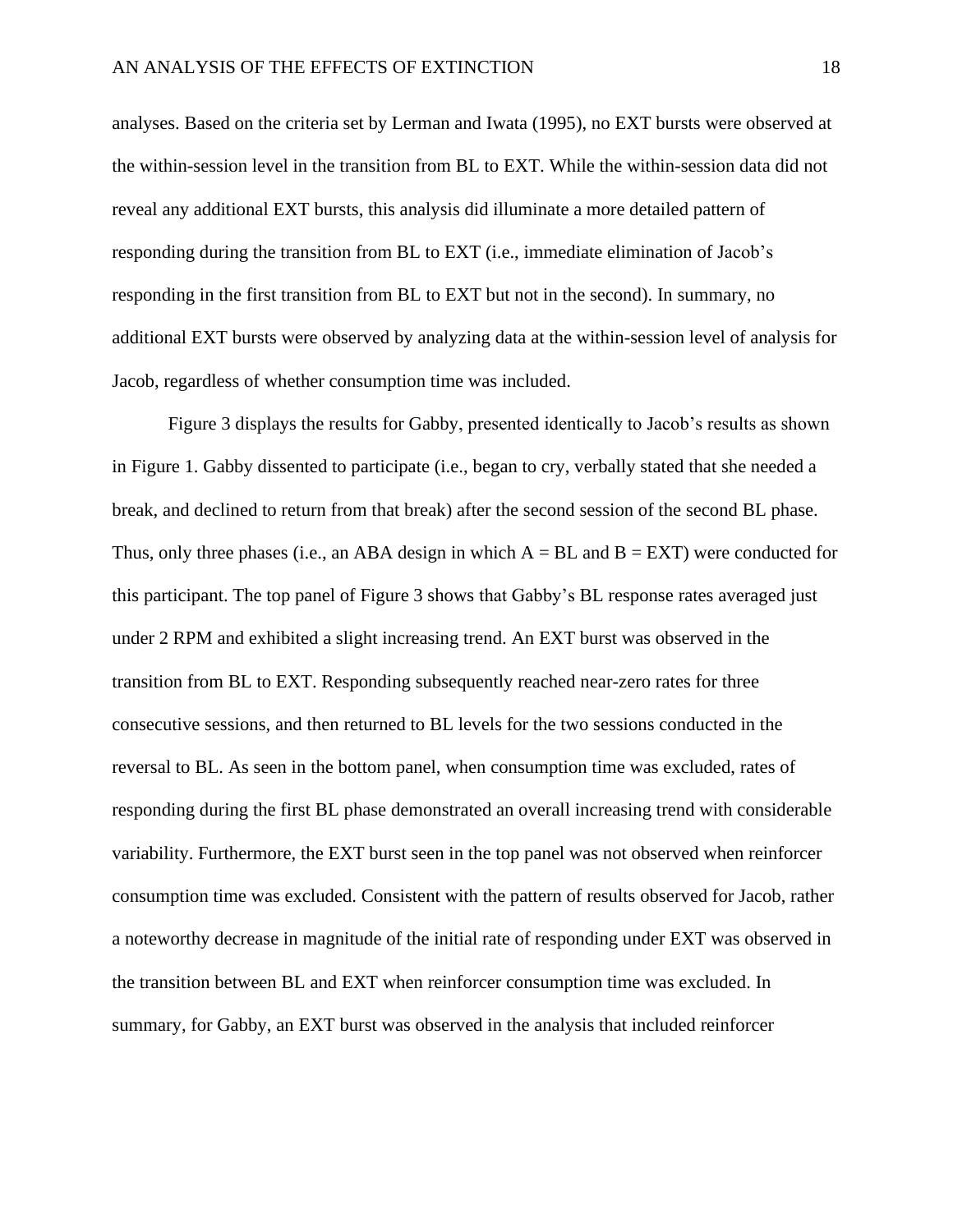consumption time. Then once reinforcer consumption was excluded from the analysis, the magnitude of initial responding following the implementation of EXT was minimized.

Figure 4 displays the within-session data for Gabby and is displayed identically to the data displayed in Figure 2. As seen in the top panel, an EXT burst was observed in the transition from BL to EXT, at the within-session level of analysis, when reinforcer consumption time was included. This is expected given Gabby's whole-session data (Figure 1), as it is guaranteed that if an EXT burst is observed at the whole-session level, that it will be observed at the within-session level too. However, it is still interesting to note that when reinforcer consumption time was excluded from BL response rates (bottom panel), the apparent EXT burst was no longer observed.

Figure 5 displays the whole-session data for Martha, displayed identically to the data in Figures 1 and 3. As seen in the top panel, Martha's BL response rates averaged just under 2 RPM and exhibited little to no trend or variability. As assessed by the criteria specified by Lerman and Iwata (1995), an EXT burst was not observed in either of the two transitions from BL to EXT at the whole-session level. In the bottom panel, excluding reinforcer consumption time resulted in a somewhat different pattern of results relative to the top panel (i.e., a more substantial decrease in EXT responding relative to baseline when consumption time was excluded).

Figure 6 displays the within-session data for Martha. For Martha, an EXT burst was not revealed in the transition from BL to EXT by analyzing data at the within-session level of analysis. Though, as seen in the top panel, responding does increase from the last minute of BL to the first minute of EXT, this pattern of responding does not meet the EXT burst criteria set by Lerman and Iwata (1995) because this increase is not higher than all of the BL data points. The top panel displays BL rates that averaged just under 2 RPM and exhibited no trend. In the bottom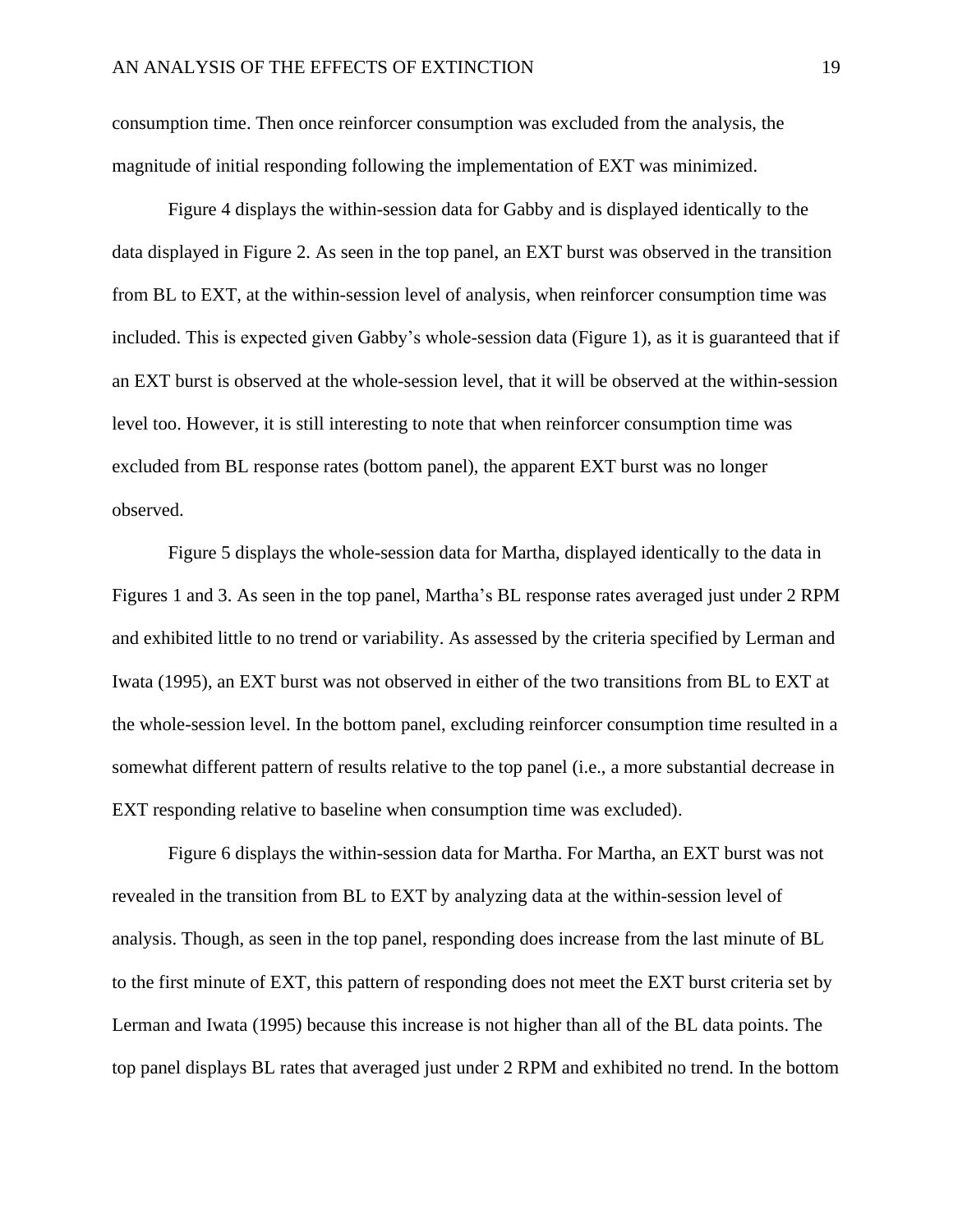panel, excluding consumption time resulted in a differing trend in responding in the first BL (i.e., no trend when consumption was included, a steep decreasing trend when consumption was excluded).

#### **Discussion**

The present study evaluated the effects of EXT under several different methods of data analysis. First, EXT effects were evaluated relative to one BL measure including consumption time in the analysis and one BL measure excluding reinforcer consumption time, based on procedures implemented by Wunderlich and Vollmer (2015). Second, EXT was evaluated at the whole- and within-session (last five minutes of BL and first ten minutes of EXT) level of analysis, based on procedures implemented by Katz and Lattal (2020). Under these analyses, we examined the sensitivity of EXT effects, including EXT bursts, to these data analysis manipulations. In sum, 5 BL to EXT transitions were evaluated for 3 participants, under two levels of analysis (i.e., whole-session and within-session). In total, 1 EXT burst was observed and this effect met EXT burst criteria when examined both at the whole-session level (i.e., under typical data analysis methods when consumption time was included) and at the within-session level. Therefore, 20% of BL to EXT transitions evaluated demonstrated an EXT burst. Though the number of data sets evaluated in this initial study was quite small, the number of EXT bursts observed was not substantially lower than number of bursts expected, based on Lerman and Iwata's (1995) estimates of the prevalence of the effect (i.e., 24%, p. 93).

We hypothesized that, consistent with Katz and Lattal (2020), additional EXT bursts might be revealed by analyzing data at the within-session level that were not apparent at the whole-session level. However, the single EXT burst observed at the within-session level (i.e., Gabby) was also observed at the whole-session level of analysis. Therefore, unlike Katz and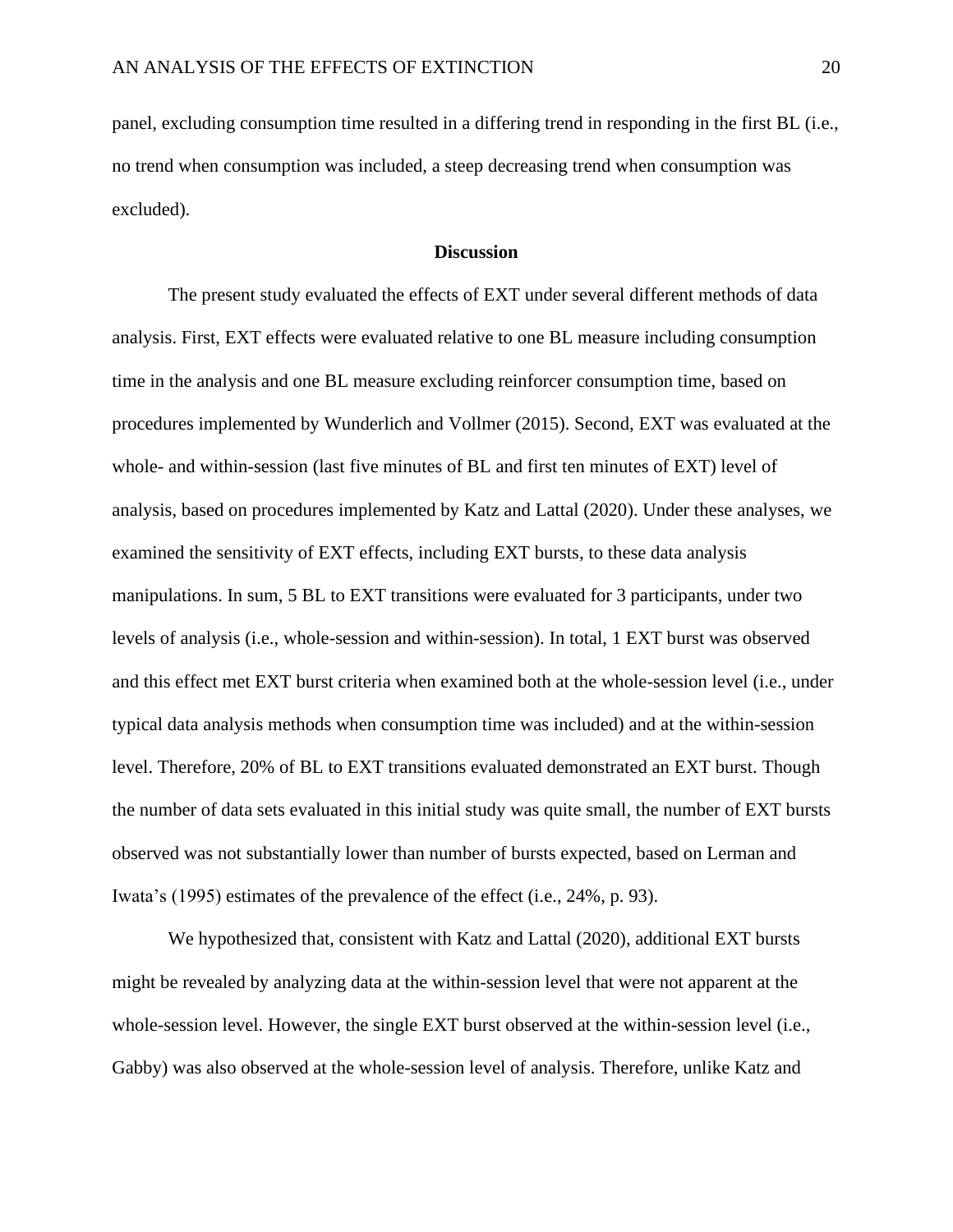Lattal, we did not observe more bursts when examining the data at the minute-by-minute level. The difference in results could be attributed to the current study using a smaller amount of data sets. Katz and Lattal analyzed between 8 and 16 EXT transitions per subject for 4 subjects, under 2 transition types ("overall" and "local," synonymous with the whole-session and within-session analyses in the present study, respectively), and under 2 measures per transition type (wholesession: overall vs local response rates; within-session: local vs local-end response rates). The present study evaluated 2 EXT transitions for 3 subjects, under 2 transition types (whole- vs within-session) and under 2 different measures (including vs excluding reinforcer consumption time). In total Katz and Lattal analyzed 74 EXT transitions in Experiment 2 of their 2020 study and observed EXT bursts in 34.8% of whole-session transitions (9 of 26), 48% of within-session transitions (12 of 25), and 87% of within-session cf. BL end transitions (20 of 23).

Comparatively, the current study analyzed 20 EXT transitions and observed EXT bursts in 10% of whole-session transitions (1 of 10) and 10% of within-session transitions (1 of 10). Therefore, the difference in rates of additional EXT bursts observed in the within-session analysis that were not observed in the whole-session analysis may be due to the discrepancy in amount of EXT transitions conducted per participant (i.e., Katz & Lattal conducted 8-16 transitions per subject and the current study conducted 2 transitions per subject). Generally speaking, Katz and Lattal's design incorporated more repeated demonstrations of BL to EXT transitions which in turn could have increased the probability of observing additional EXT bursts in the within-session analysis that were not observed in the whole-session analysis. Future research should be conducted to examine the effects of repeated transitions from BL to EXT per participant on the prevalence of EXT bursts under whole- and within-session levels of analysis. Such investigations might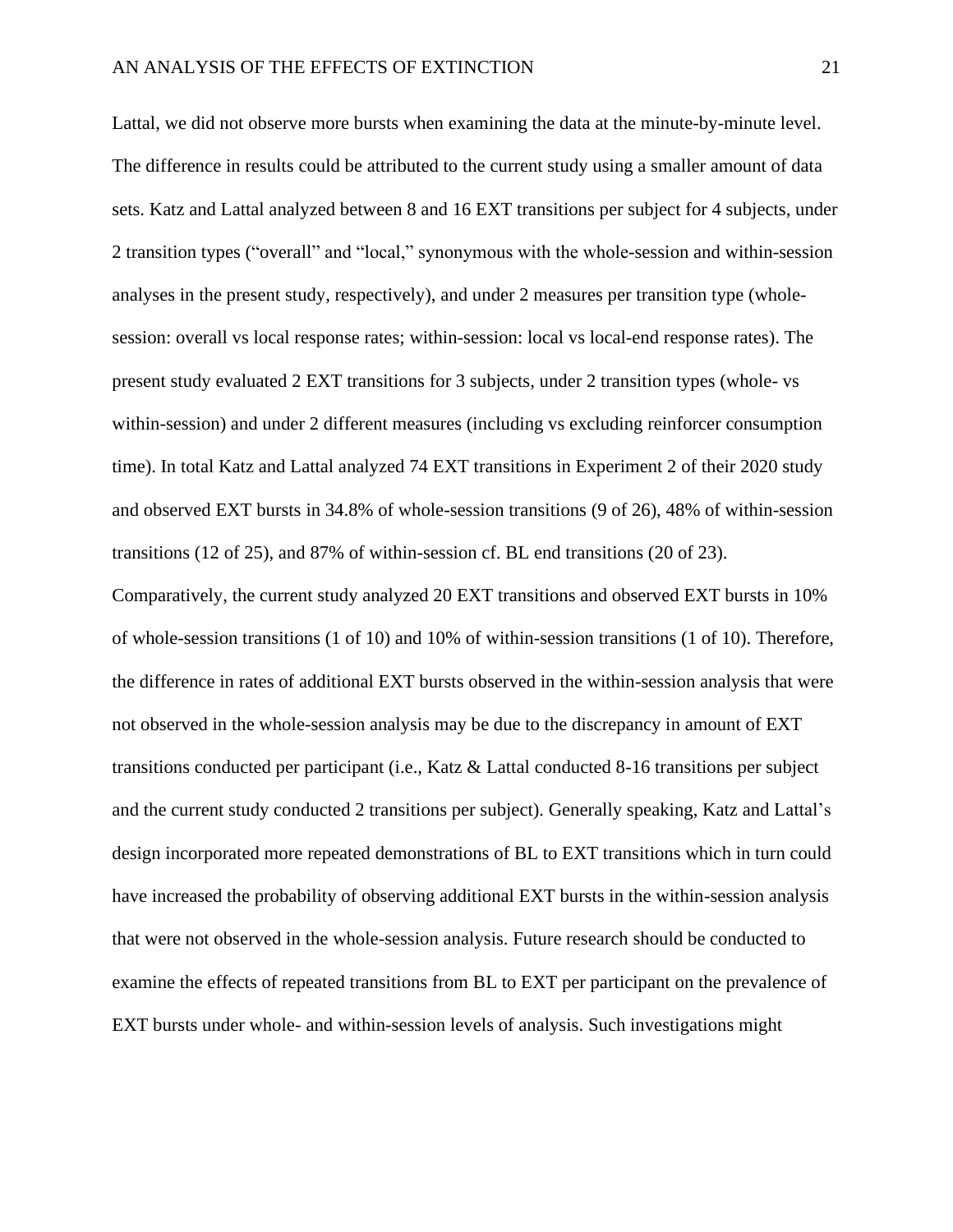evaluate at what number of repeated transitions from BL to EXT per participant do EXT bursts begin to appear in the within-session analysis and not in the whole-session analysis.

Furthermore, the present study differed from Katz and Lattal (2020) with respect to the behavioral history of the target response established during BL. In Katz and Lattal's study, the target response was reinforced on a variable schedule for five sessions, with each session ending once 60 reinforcers were delivered to the participant, for a total of 300 reinforcers delivered per BL phase per participant. In the current study, the target response was reinforced on a continuous schedule for 3-5 sessions, with each session ending after 5 min elapsed, equaling to approximately 21-25 reinforcers delivered per BL phase per participant. This is a substantially shorter behavioral history in which engaging in the target response resulted in delivery of reinforcement. Therefore, Katz and Lattal's procedure may have created a stronger association between the target response resulting in reinforcer presentation by creating a longer behavior history in BL phases.

We hypothesized that if EXT bursts were observed, the effect would be highly sensitive to the exclusion of reinforcer consumption time. When reinforcer consumption time was excluded from the BL rate of responding in datasets that an EXT burst was observed, all EXT bursts observed were minimized. Thus, although bursts were only observed in the datasets of 1 participant (i.e., Gabby), in both the whole-session level of analysis and the within-session level, EXT bursts were observed when reinforcer consumption time was included in BL rates of responding and were not observed when reinforcer consumption time was excluded.

As previously discussed, the rationale for the hypothesis that excluding reinforcer consumption from the rate calculation would mitigate any apparent EXT bursts was based on a hypothesized ceiling effect constraining participants' responding, similar to the hypothesized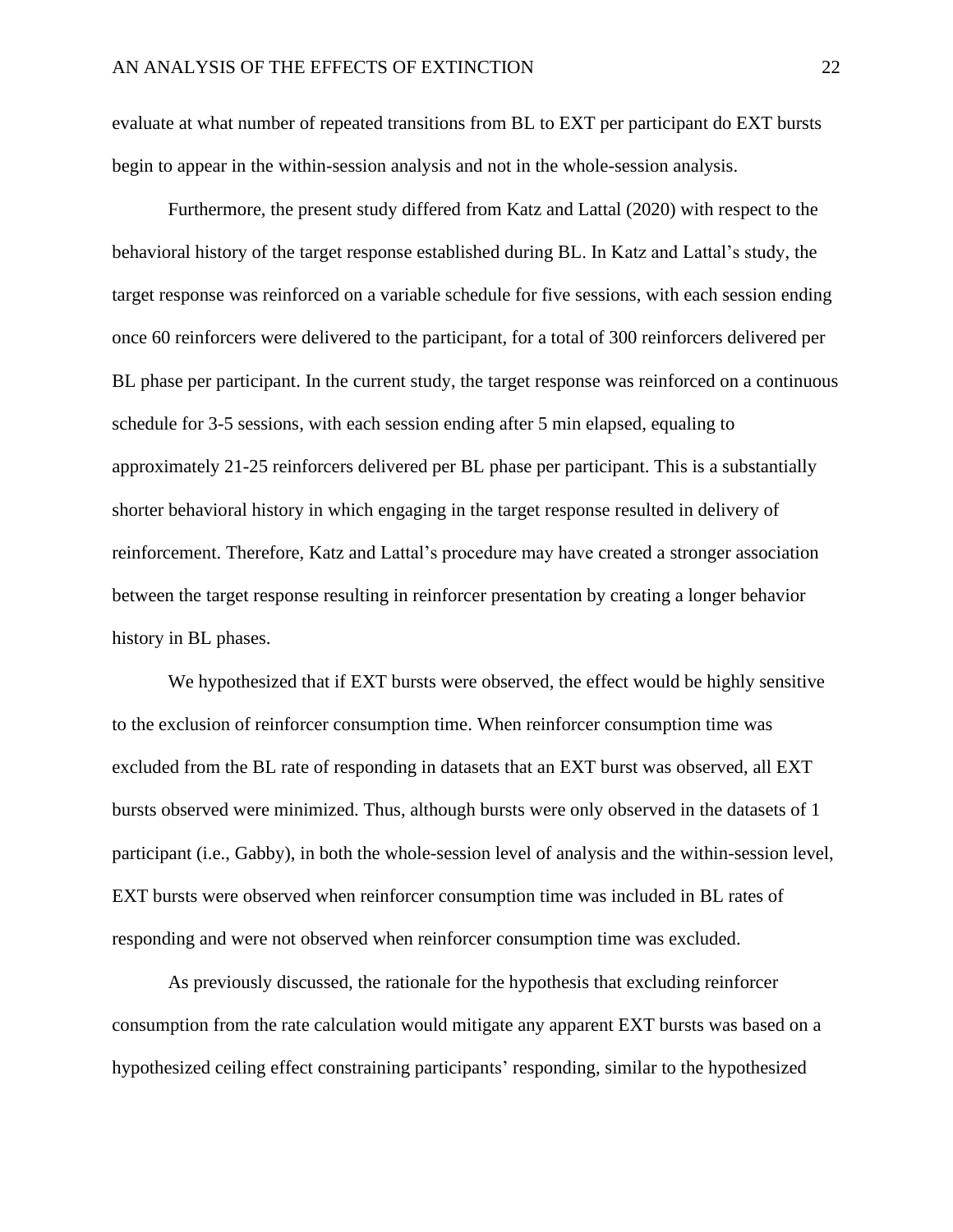ceiling effect placed on responding when RIRD implementation time was included in response rate measures (Wunderlich & Vollmer, 2015). In the current study, behavior was reinforced for 30-s intervals. If responding was unlikely to occur during reinforcement intervals, the highest level of responding possible would be a rate of 2 RPM. Taken together, the present data illustrate a constraint on baseline rates of responding that functions similar to a ceiling effect was in effect: this is reflected in the top panel of Figures 1-6 in which every BL level never exceeds the value of 2 RPM when consumption time is included. Additionally, in only 1 session for 1 participant, did the target response ever occur during a reinforcement interval (4 occurrences in Session 7 for Jacob, Figure 1). In all other BL sessions in which reinforcement intervals occurred, 0 target responses occurred during the reinforcement interval. For the one participant that exhibited an EXT burst (i.e., Gabby, see Figure 3), the present results provide initial evidence that this effect was an artifact of efficient, discriminated responding that functioned similar to a ceiling effect when reinforcer consumption time was included. Thus, the present study may have implications for studies that utilize RPM as the primary dependent variable.

Additionally, when reinforcer consumption time was excluded from BL rates of responding, noteworthy differences in the pattern of responding were observed relative to the typical method of calculating response rate (i.e., including consumption time) across whole- and within-session methods of analysis, regardless of whether an EXT burst was observed. Reanalyzing the data to exclude consumption time resulted in a change in trend for 4 out of 10 BL patterns of responding. For 2 out of 10 datasets (Jacob, Fig. 1, BL 1; Martha, Fig 6, BL 1) the difference consisted of a change from no trend when reinforcer consumption time was included in BL rates of responding to an increasing trend when reinforcer consumption time was excluded from BL rates of responding. For the other 2 datasets (Jacob, Figure 2, BL 1; Gabby, Figure 4,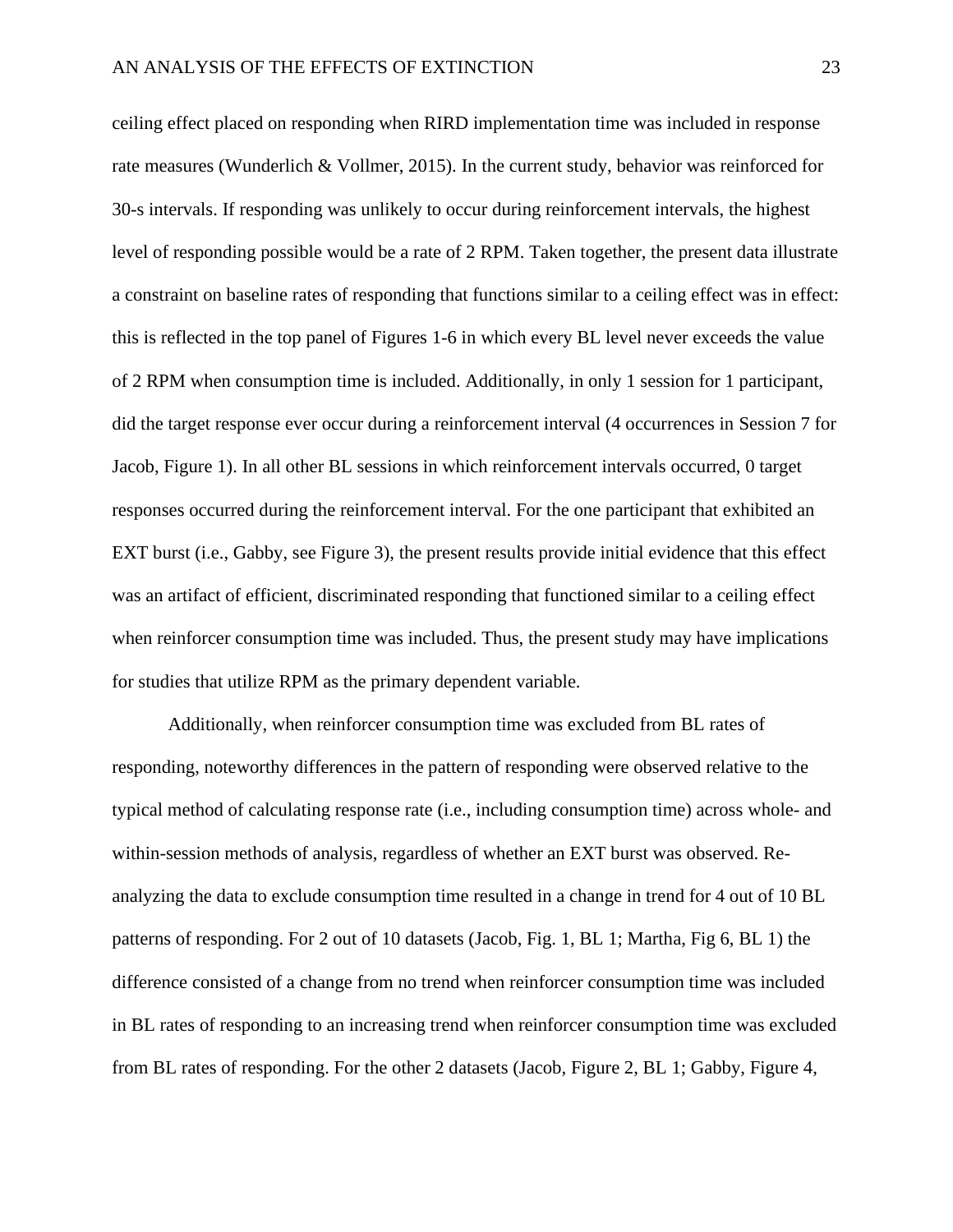BL 1) the difference consisted of a change from no trend to a decreasing trend when reinforcer consumption time was excluded from BL rates of responding. These effects suggest that excluding reinforcer consumption time from rates of responding results in a more detailed picture of the participants' pattern of responding during the session, which may reveal important changes in responding (e.g., increase in response efficiency, satiation, etc.) that are obscured when consumption time is included. Ultimately, response rate excluding reinforcer consumption time may be a more sensitive dependent variable. This is noteworthy because in both applied research and clinical treatment settings, decisions are made based off the visual analysis of patterns of responding. If treatment decisions were made based on the including reinforcer consumption time BL data, then clinicians would likely make the decision to move into EXT procedures based off the observation that there is no trend in BL. However, if treatment decisions were made based on the excluding reinforcer consumption time BL data, then clinicians might make an entirely different treatment decision for 40% of datasets based on the now increasing or decreasing trend.

The degree to which consumption time "skews" the response rate calculation is a function of reinforcement procedures, specifically, reinforcer duration. The effects of including consumption time in response rate are more of a concern if the functional reinforcer has temporal extent (e.g., leisure items and escape functions), relative to reinforcers that are relatively momentary (e.g., reprimands, praise, small edible items, etc.). In the present study, we evaluated a tangible reinforcer with a programmed reinforcer duration of 30 s, which we based on typical parameters used in the ABA literature. Further research is invited to examine if including reinforcer consumption time in response rate also affects the analysis of responding maintained by an escape from demand function. Moreover, future research should examine if excluding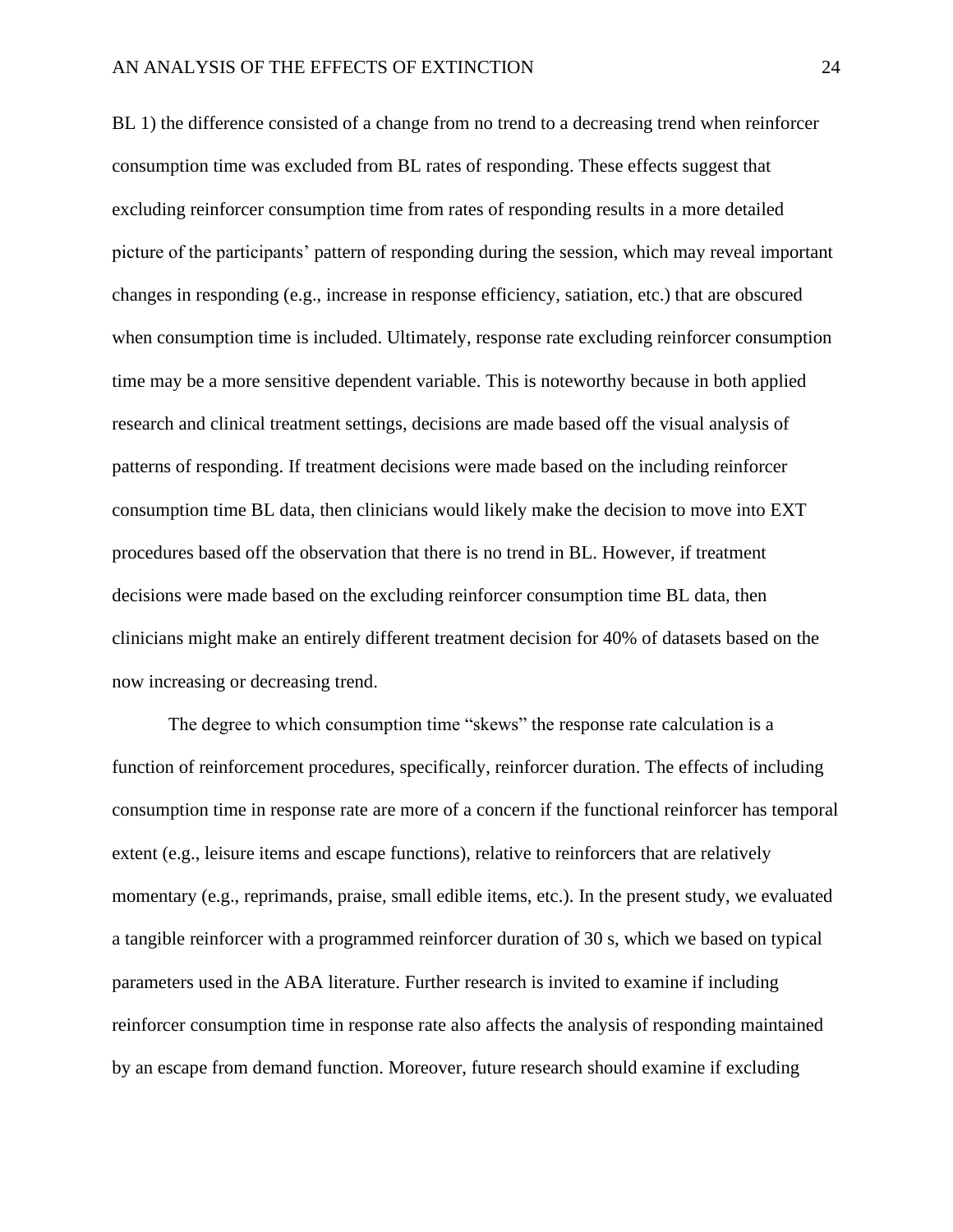reinforcer consumption time from response rate changes the treatment decisions a clinician would make based on visual analysis, as well as the degree to which a clinician would deem a treatment as effective.

The present study successfully implemented a series of experimental conditions which may serve as a useful analogue to the acquisition and elimination of problem behavior in clinical settings. The primary goal of this procedure was to evaluate the EXT burst in a controlled environment, thereby producing results that were analogous to clinically relevant EXT bursts (e.g., bursts in problem behavior when EXT is implemented as a treatment component). However, the results of the present study may also have implications for understanding clinical situations including: using response rate to measure problem behavior while working on goals such as, accepting denied access to highly preferred items, prompting the use of moderately preferred items when highly preferred items are unavailable, and the use of electronics (i.e., videos or games) as a functional reinforcer during EXT procedures. The current study prioritized the internal validity of the results via highly controlled procedures (i.e., an arbitrary target response, a short behavioral history with the target response and reinforcer association, and a controlled setting without typical extraneous stimuli found in the natural environment), this was done so at the expense of the results' external validity. Therefore, all discussion of how the results of this study apply to the clinical treatment setting are largely extrapolatory. Future research is recommended to explore the applicability of the current study's procedures in appropriately assessing the treatment of problem behavior when maintained by a tangible function when in the clinical treatment setting.

EXT bursts have been described as a common extinction-related effect (e.g., Kazdin, 2012, p.360), but what if they are not as common as we thought? Specifically, the present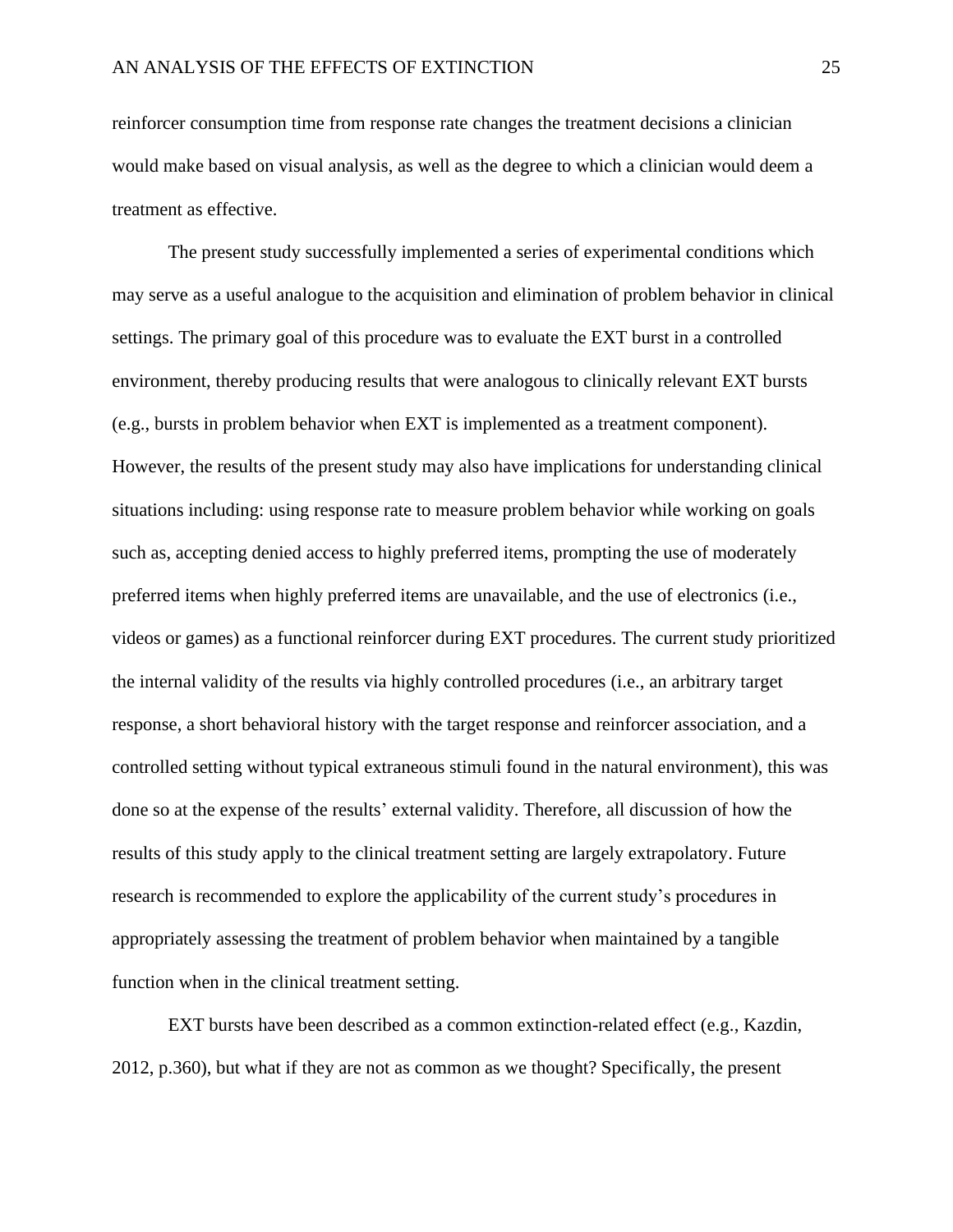findings provide some preliminary evidence for the suggestion that the standard practice of including reinforcer consumption time into rate of responding may result in effects that appear to be EXT bursts, that are in fact just an artifact of the data analysis method. Furthermore, the present data suggest that this practice could contribute to an underestimation of the effectiveness of EXT in eliminating responding. If ABA researchers and clinicians are overestimating the rate of EXT bursts and are not as likely an effect of EXT procedures as previously thought, then clinicians are likely being misled by the data that they are interpreting via visual analysis. This could result in less-than-ideal treatment changes being made. For example, clinicians may become concerned when hypothesized EXT bursts occur during treatment because the high rates of responding in EXT procedures can indicate the need to implement additional restrictive procedures. It is important to note that the excluding reinforcer consumption time data view does not erase the high rates of responding observed during EXT but rather demonstrates that those high rates may not be as problematic as previously thought, when considered relative to an appropriate BL. Indicating that further research should be conducted on what is truly the appropriate dependent variable and BL conditions to analyze EXT procedures under. Additionally, if EXT bursts simply do not exist at all (because they are entirely an artifact of the method of analysis), then focus may need to shift to the detection and mitigation of other EXTrelated effects (e.g., EXT-induced aggression, behavioral variability, increased magnitude of responding, etc.) Ultimately, the way with which we measure the EXT burst has not been critically evaluated enough even though the implications of its presence in treatment are crucial.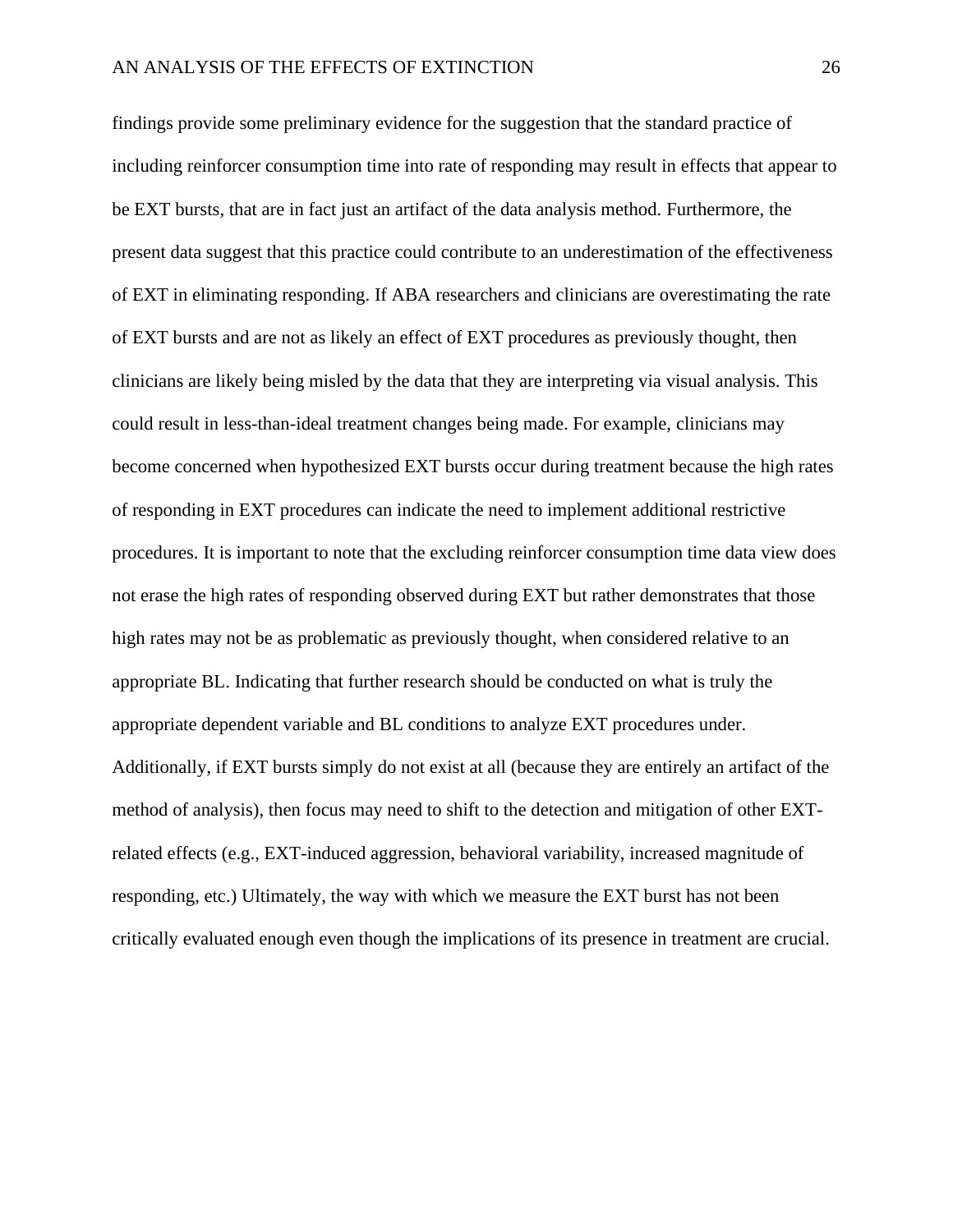#### **References**

- Azrin, N. H., Hutchinson, R. R., & Hake, D. F. (1966). Extinction-induced aggression. *Journal of the Experimental Analysis of Behavior, 9,* 191-204. https://doi.org/10.1901/jeab.1966.9-191
- Cooper, J. O., Heron, T. E., & Heward, W. L. (2007). *Applied Behavior Analysis (Second Edition)*. Pearson Education, Inc.
- Goh, H. L. & Iwata, B. A. (1994). Behavioral persistence and variability during extinction of self-injury maintained by escape. *Journal of Applied Behavior Analysis*, *27*(1), 173-174. https://doi.org/10.1901/jaba.1994.27-173
- Iversen, I. H. (1992). Skinner's early research: From reflexology to operant conditioning. *American Psychologist, 47*(11), 1318–1328. [https://doi.org/10.1037/0003-](https://psycnet.apa.org/doi/10.1037/0003-066X.47.11.1318) [066X.47.11.1318](https://psycnet.apa.org/doi/10.1037/0003-066X.47.11.1318)
- Katz, B. & Lattal, K. A. (2020). An experimental analysis of the extinction-induced response burst. *Journal of the Experimental Analysis of Behavior*, *114*(1), 24-46. [https://doi](https://doi-org.ezproxy.rollins.edu/10.1002/jeab.611)[org.ezproxy.rollins.edu/10.1002/jeab.611](https://doi-org.ezproxy.rollins.edu/10.1002/jeab.611)
- Kazdin, A. E. (2012). *Behavior Modification in Applied Settings (Seventh Edition).* Waveland Press, Inc.
- Lattal, K. A., St. Peter, C., & Escobar, R. (2013). *Operant extinction: Elimination and generation of behavior*. In G. J. Madden (Ed.), APA handbook of behavior analysis (p. 77-107). American Psychological Association.
- Lerman, D. C. & Iwata, B. A. (1995). Prevalence of the extinction burst and its attenuation during treatment. *Journal of Applied Behavior Analysis*, *28*(1), 93-94. https://doi.org/10.1901/jaba.1995.28-93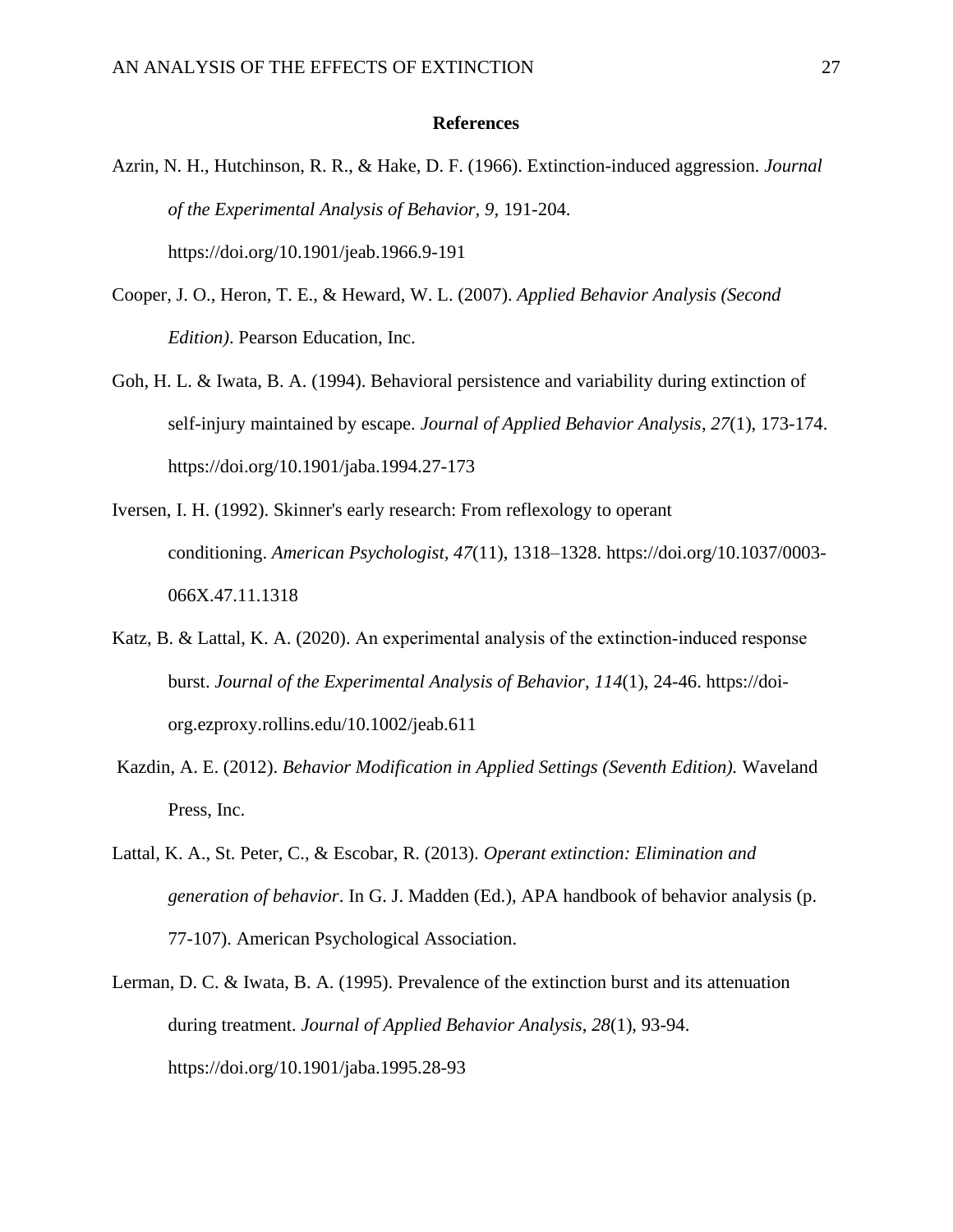- Lerman, D. C., Iwata, B. A., & Wallace, M. D. (1999). Side effects of extinction: Prevalence of bursting and aggression during the treatment of self-injurious behavior. *Journal of Applied Behavior Analysis*, *32*(1), 1-8. https://doi.org/10.1901/jaba.1999.32-1
- Magee, S.K., & Ellis, J. (2000). Extinction effects during the assessment of multiple problem behaviors. *Journal of Applied Behavior Analysis, 33*(3), 313-316. https://doi.org[/10.1901/jaba.2000.33-313](https://doi.org/10.1901/jaba.2000.33-313)
- Repp, A. C., Felce, D., & Barton, L. E. (1988). Basing the treatment of stereotypic and selfinjurious behaviors on hypotheses of their causes. *Journal of Applied Behavior Analysis, 21*(3), 281-289. https://doi.org[/10.1901/jaba.1988.21-281](https://doi-org.ezproxy.rollins.edu/10.1901/jaba.1988.21-281)
- Wunderlich, K. L. & Vollmer, T. R. (2015), Data analysis of response interruption and redirection as a treatment for vocal stereotypy. *Journal of Applied Behavior Analysis, 48*(4), 749-764. https://doi.org[/10.1002/jaba.227](https://doi.org/10.1002/jaba.227)

Zarcone, J. R., Iwata, B. A., Vollmer, T. R., Jagtiani, S., Smith, R. G., & Mazaleski, J. L. (1993). Extinction of self-injurious escape behavior with and without instructional fading. *Journal of Applied Behavior Analysis*, *26*(3), 353-360. https://doi.org[/10.1901/jaba.1993.26-353](https://doi-org.ezproxy.rollins.edu/10.1901/jaba.1993.26-353)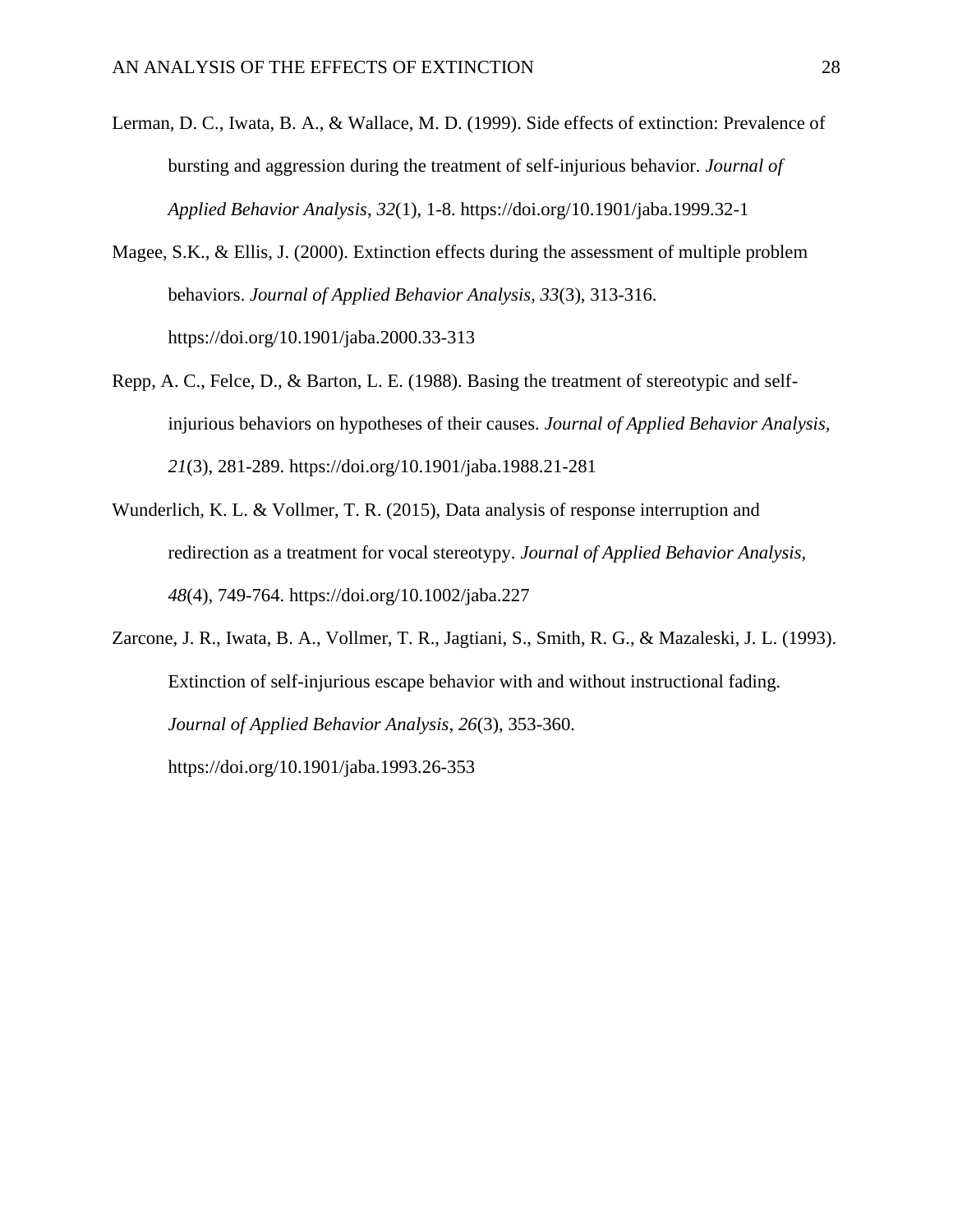

*Whole-Session Analysis of Extinction Transitions for Jacob*

*Note.* The whole-session analysis of responses per minute in which baseline includes reinforcer consumption time (top panel) and with baseline excludes reinforcer consumption time (bottom panel) for Jacob. BL and EXT indicate Baseline and Extinction phases, respectively. Please note that the scale for the y-axes differ per panel.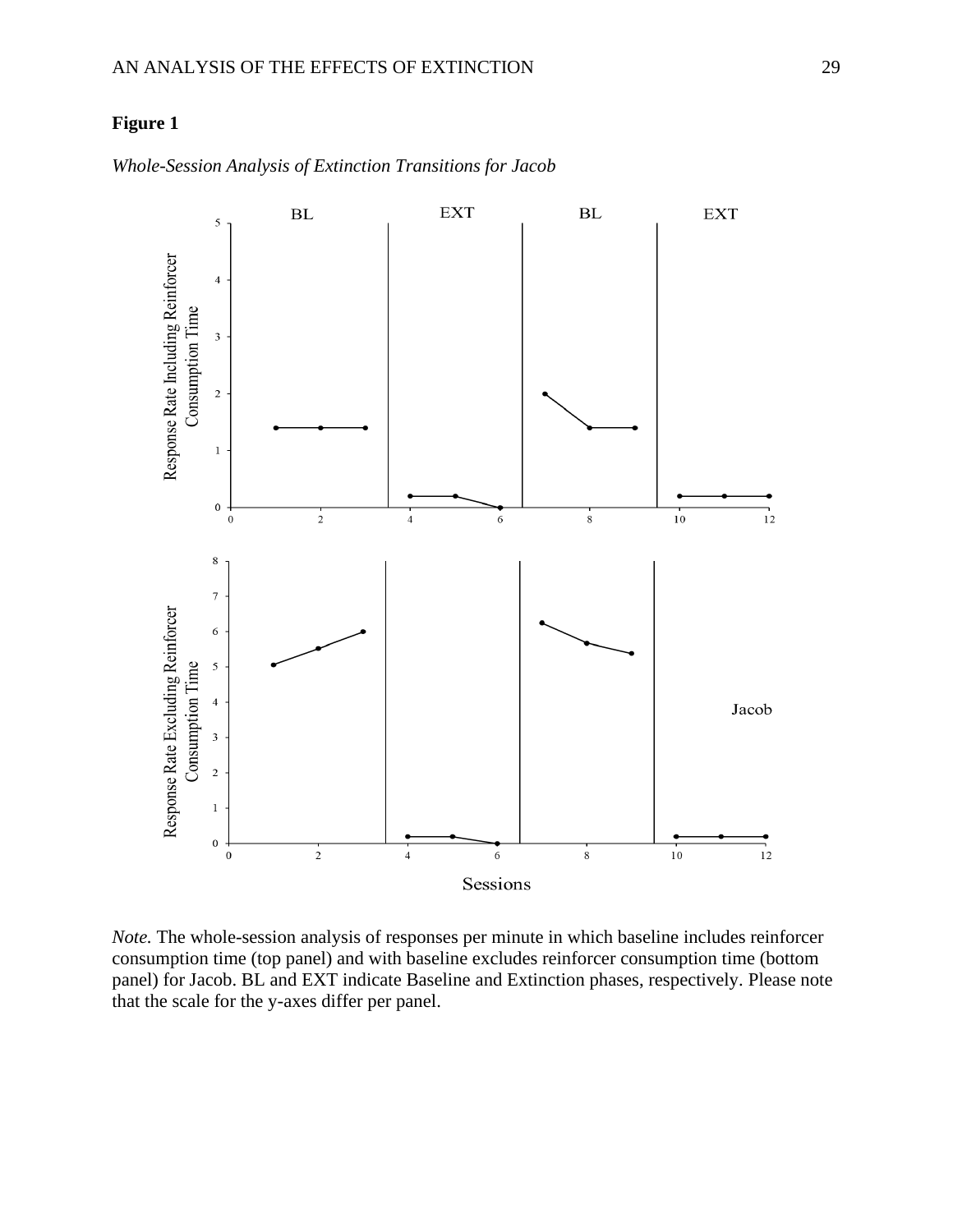

*Within-Session Analysis of Extinction Transitions for Jacob*

*Note.* The within-session analysis of frequency of responding emitted for the last five min of each baseline phase and the first ten min of each extinction phase for Jacob. The top panel displays the frequency of responding in which reinforcer consumption time is included in baseline measures and the bottom panel displays the frequency of responding in which reinforcer consumption time is excluded from baseline measures. Last 5 BL and First 10 EXT indicate Baseline and Extinction phases, respectively. Please note that the scale for the y-axes differ per panel.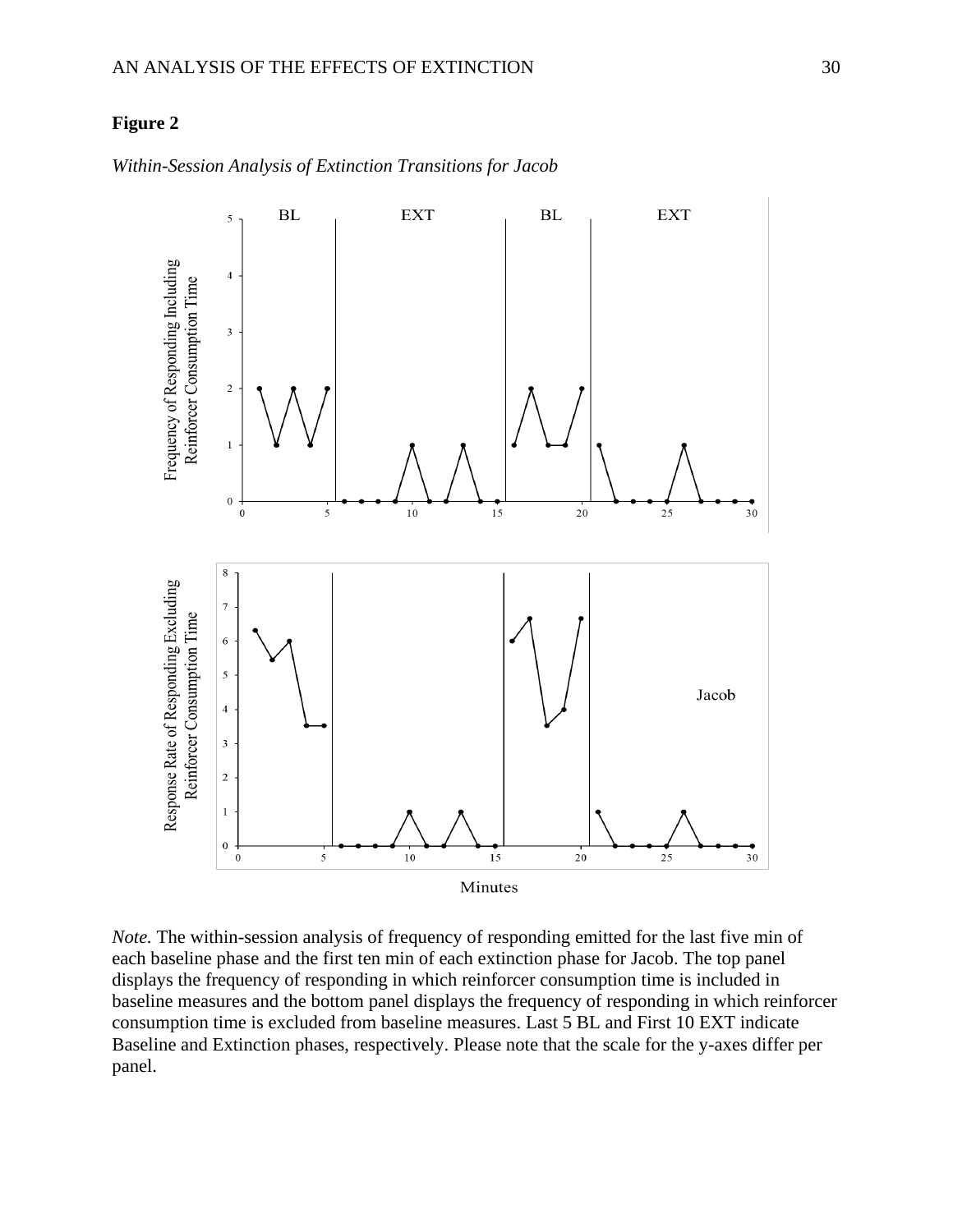

*Whole-Session Analysis of Extinction Transitions for Gabby*

*Note.* The whole-session analysis of responses per minute in which baseline includes reinforcer consumption time (top panel) and with baseline excludes reinforcer consumption time (bottom panel) for Gabby. BL and EXT indicate Baseline and Extinction phases, respectively. Please note that the scale for the y-axes differ per panel.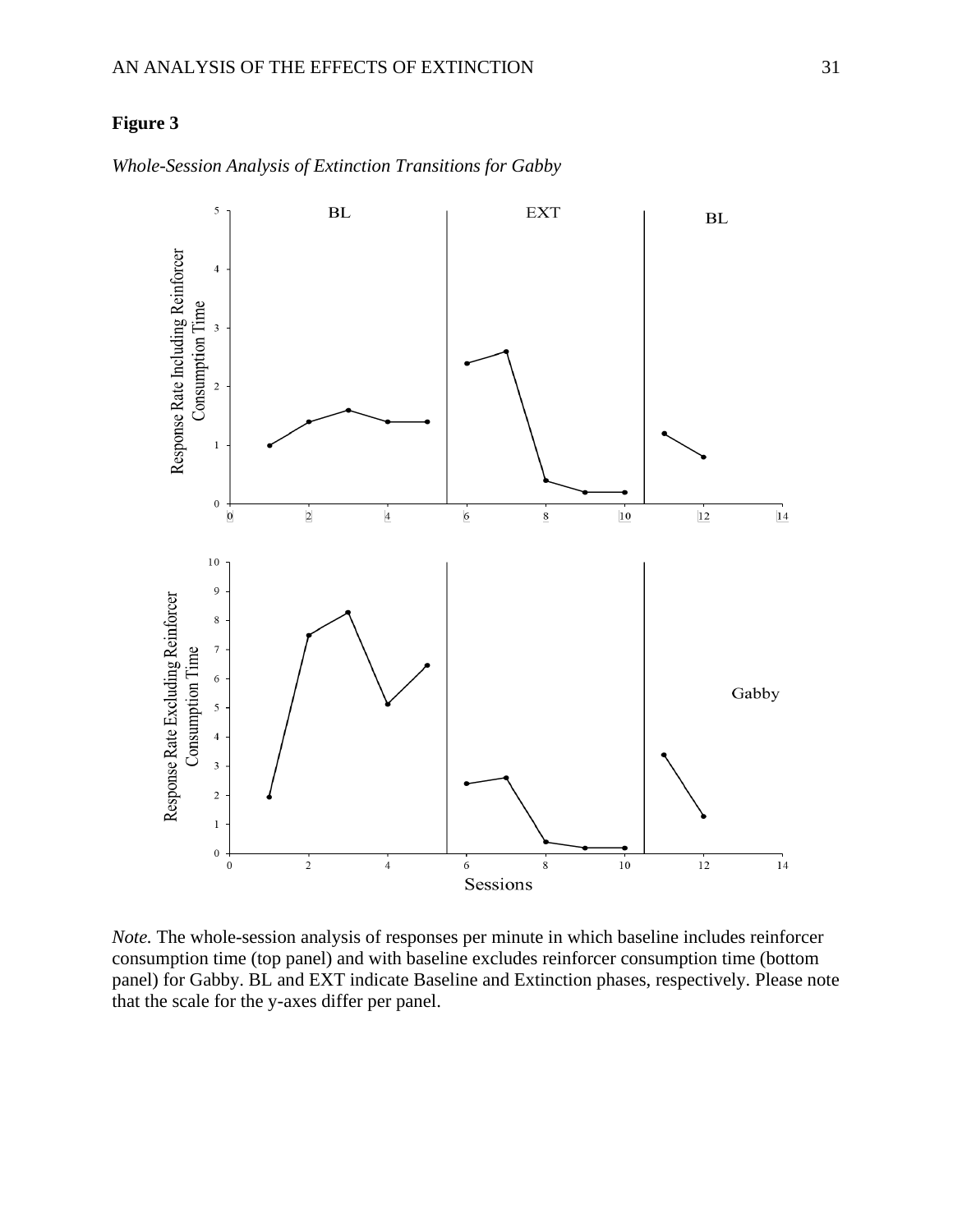

*Within-Session Analysis of Extinction Transitions for Gabby*

*Note*. The within-session analysis of frequency of responding emitted for the last five min of each baseline phase and the first ten min of each extinction phase for Gabby. The top panel displays the frequency of responding in which reinforcer consumption time is included in baseline measures and the bottom panel displays the frequency of responding in which reinforcer consumption time is excluded from baseline measures. Last 5 BL and First 10 EXT indicate Baseline and Extinction phases, respectively. Please note that the scale for the y-axes differ per panel.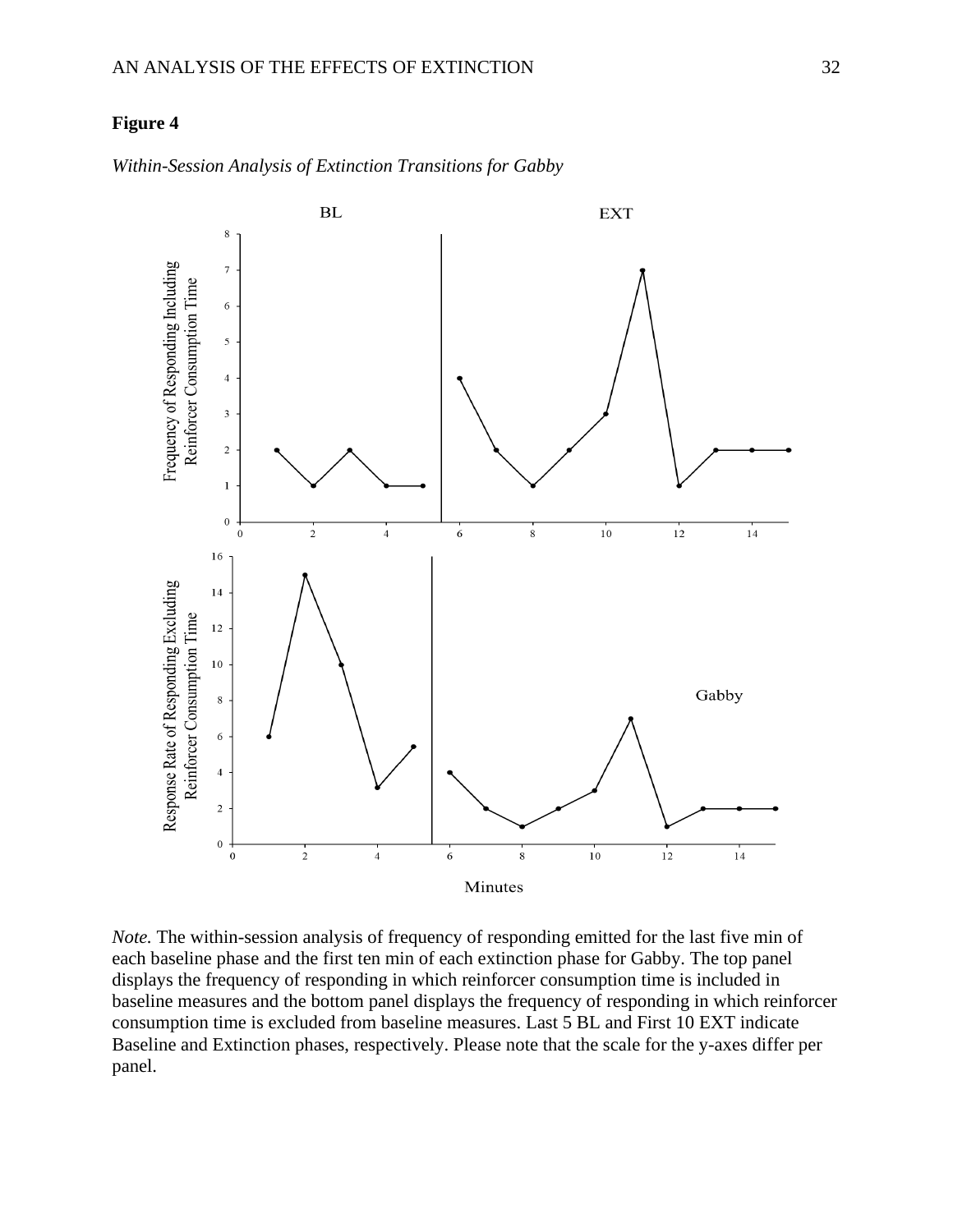

*Whole-Session Analysis of Extinction Transitions for Martha*

*Note.* The whole-session analysis of responses per minute in which baseline includes reinforcer consumption time (top panel) and with baseline excludes reinforcer consumption time (bottom panel) for Martha. BL and EXT indicate Baseline and Extinction phases, respectively. Please note that the scale for the y-axes differ per panel.